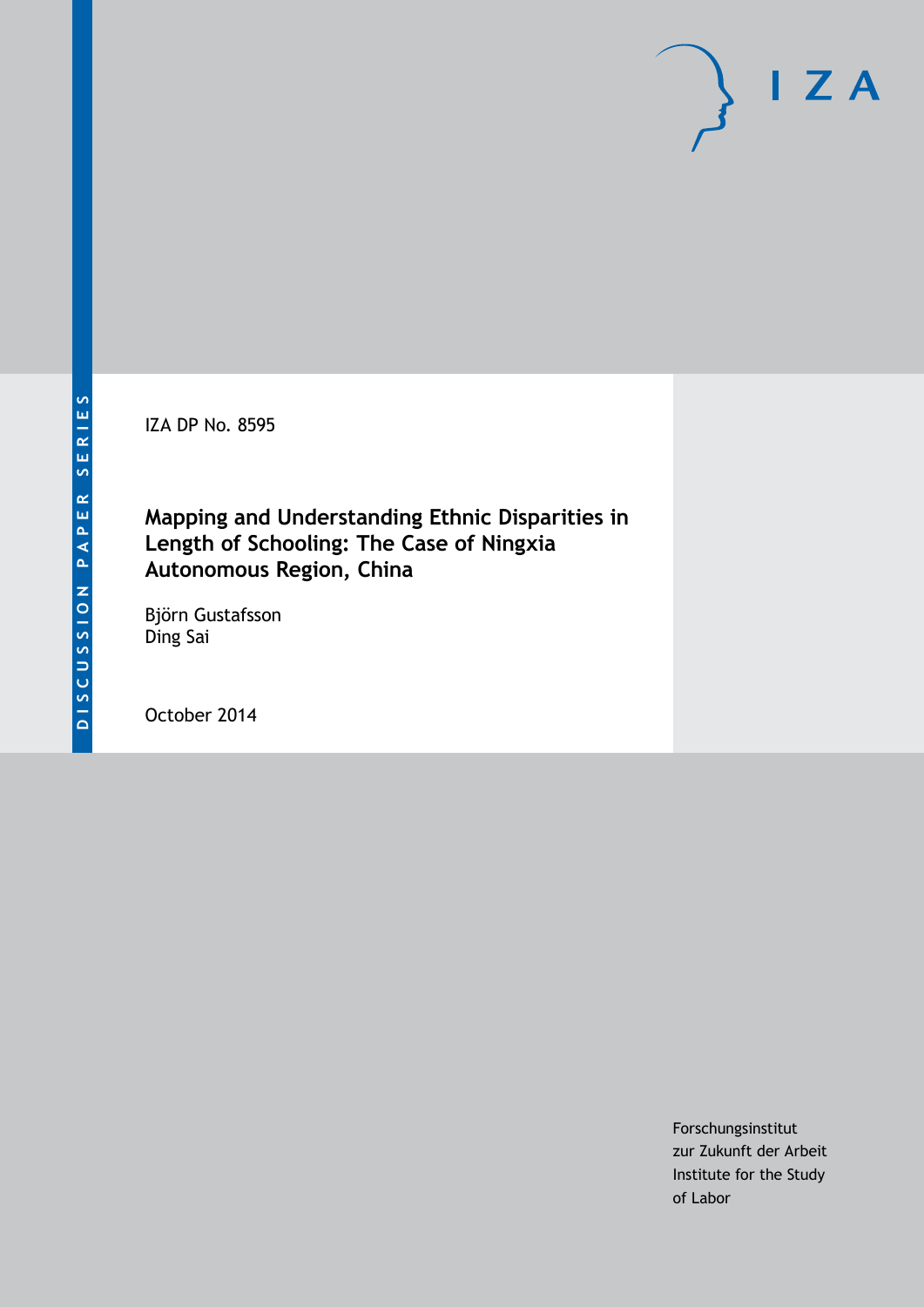# **Mapping and Understanding Ethnic Disparities in Length of Schooling: The Case of Ningxia Autonomous Region, China**

# **Björn Gustafsson**

*Göteborg University and IZA*

# **Ding Sai**

*Chinese Academy of Social Sciences*

Discussion Paper No. 8595 October 2014

IZA

P.O. Box 7240 53072 Bonn Germany

Phone: +49-228-3894-0 Fax: +49-228-3894-180 E-mail: [iza@iza.org](mailto:iza@iza.org)

Any opinions expressed here are those of the author(s) and not those of IZA. Research published in this series may include views on policy, but the institute itself takes no institutional policy positions. The IZA research network is committed to the IZA Guiding Principles of Research Integrity.

The Institute for the Study of Labor (IZA) in Bonn is a local and virtual international research center and a place of communication between science, politics and business. IZA is an independent nonprofit organization supported by Deutsche Post Foundation. The center is associated with the University of Bonn and offers a stimulating research environment through its international network, workshops and conferences, data service, project support, research visits and doctoral program. IZA engages in (i) original and internationally competitive research in all fields of labor economics, (ii) development of policy concepts, and (iii) dissemination of research results and concepts to the interested public.

IZA Discussion Papers often represent preliminary work and are circulated to encourage discussion. Citation of such a paper should account for its provisional character. A revised version may be available directly from the author.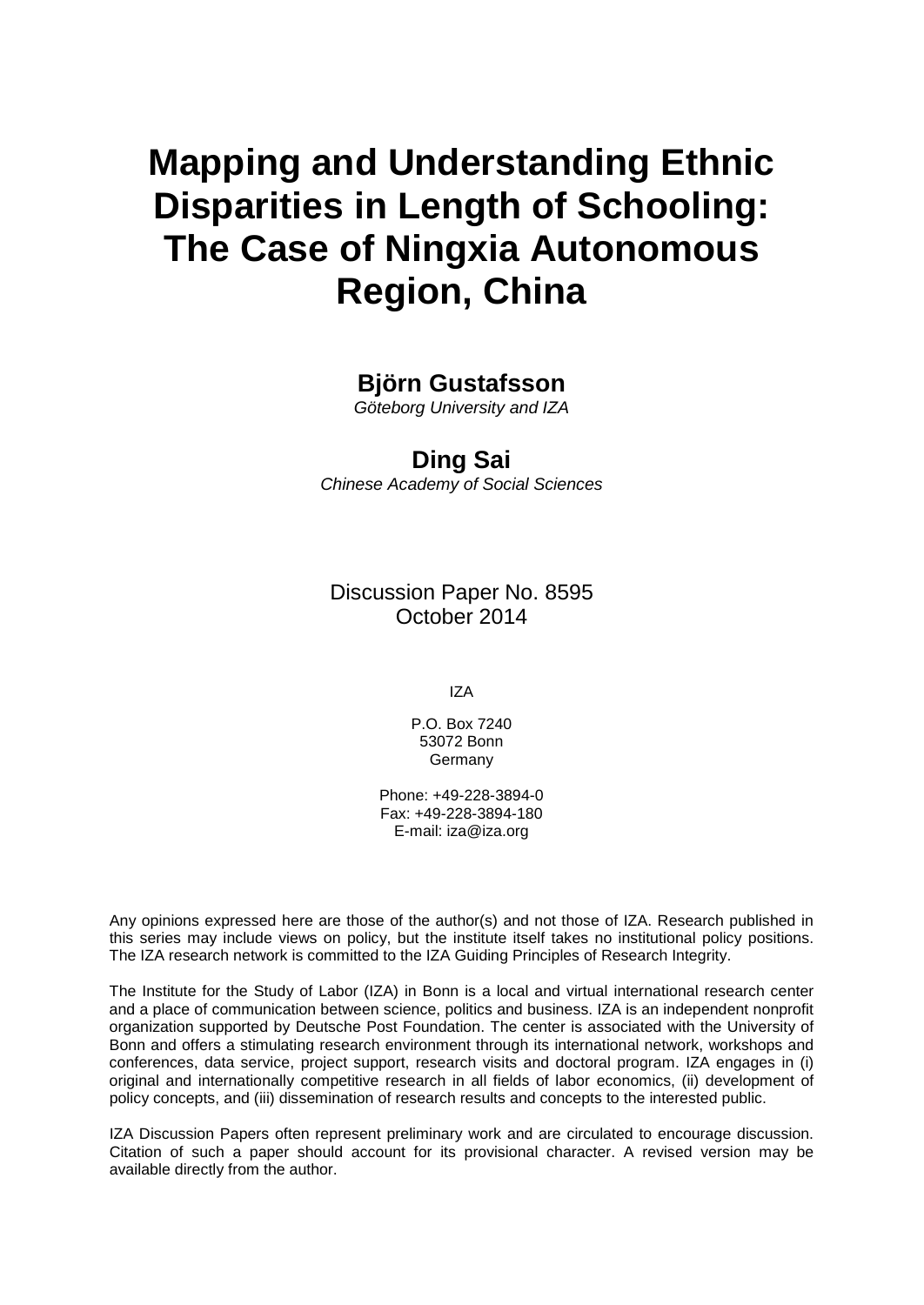IZA Discussion Paper No. 8595 October 2014

# **ABSTRACT**

# **Mapping and Understanding Ethnic Disparities in Length of Schooling: The Case of Ningxia Autonomous Region, China**

Disparities in length of schooling between the largest Muslim minority in China, the Hui, and the Han majority are investigated. We use household data collected in Ningxia autonomous region in 2007. It is found that compared with Han persons of the same age and gender, Hui persons have shorter educations with the exception of young and middle-aged urban males who have twelve years of schooling, on average. Particularly noteworthy is that as many as 45 percent of adult rural Hui females are not literate. Possible reasons for the shorter educations of Hui in many segments of the population are numerous. We show that the incentive to invest in length of schooling is smaller among Hui than Han as the association between education and income is weaker. We also report that Hui parents spend fewer resources on education than Han parents and that fewer years of schooling for Hui in the first generation helps to explain why Hui persons in the second generation have shorter educations.

JEL Classification: I24, J15, P35

Keywords: China, schooling, Hui ethnicity, Han ethnicity, Ningxia, inequality

Corresponding author:

Björn Gustafsson Department of Social Work Göteborg University P.O. Box 720 SE 405 30 Göteborg Sweden E-mail: [Bjorn.Gustafsson@socwork.gu.se](mailto:Bjorn.Gustafsson@socwork.gu.se)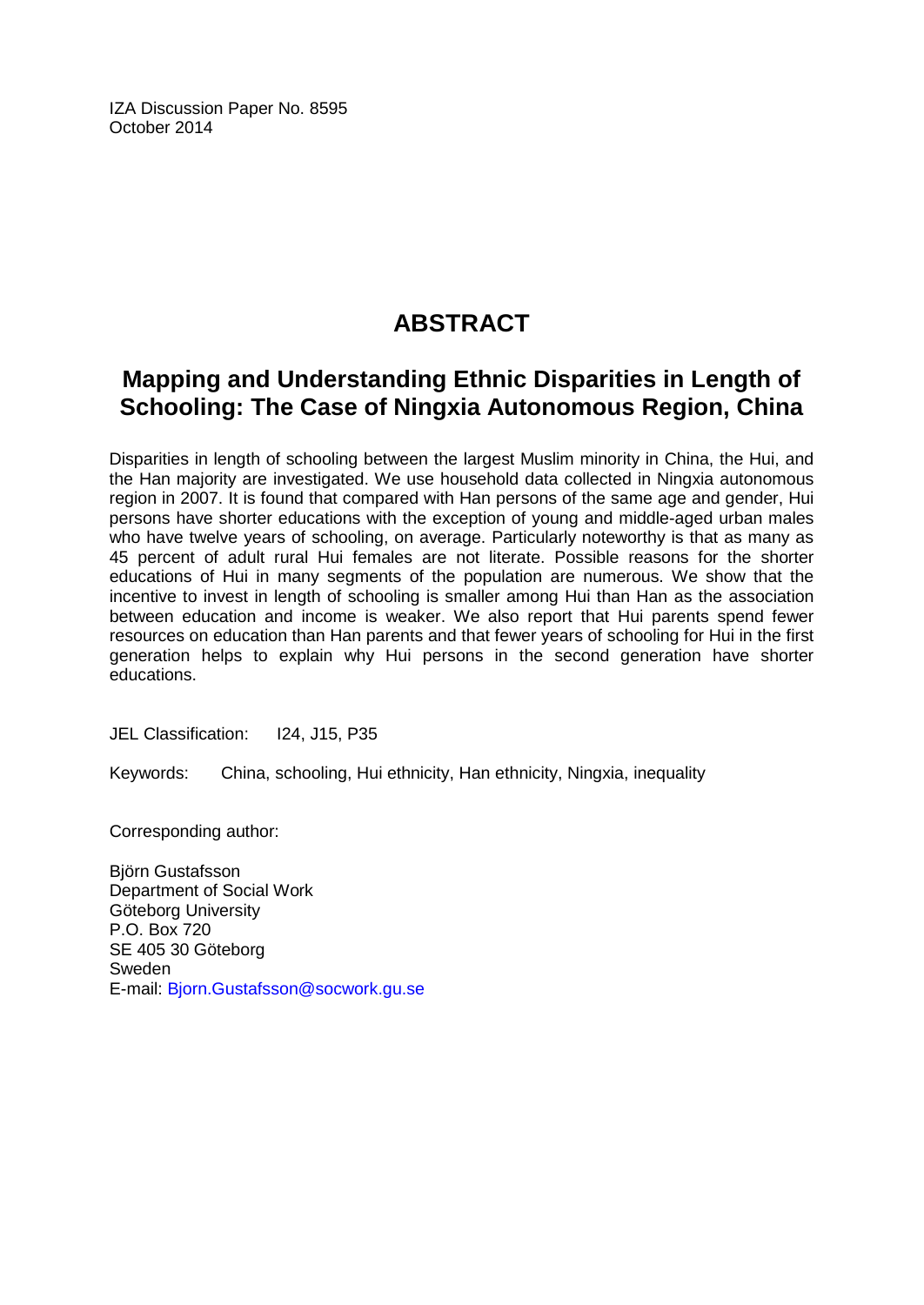#### **1. Introduction**

This paper investigates disparities in years of schooling in China among adults and teenagers between the Hui, China's largest Muslim majority, and the Han majority. Years of schooling is an important factor determining a person's well-being. Persons with longer educations typically earn higher incomes than those with shorter educations, thus they are able to consume more. Furthermore, persons with longer educations are often healthier than their peers with short educations and typically have better prerequisites for taking part in social and political activities. In China it is generally perceived that the Hui have shorter educations than the Han majority, but the detailed pattern is not known. For example it is unknown whether the gap has narrowed or increased over time nor are the reasons for the gap fully understood.

Researchers have studied minority education in China by asking different questions and using an assortment of methods, leading to various insights.<sup>1</sup> For example, information and opinions can be obtained from students, parents, teachers, school administrators, potential employers and policy-makers and then analysed by the researcher. Activities in classrooms can be observed; schoolbooks, curricula and policy documents can be read and studied. This paper takes yet another approach. We have been involved in collecting a unique household survey conducted in rural as well as urban areas of Ningxia Hui autonomous region and here we report findings from having analysed the data.

In much of the paper we investigate length of schooling for persons who have reached an age where they can be supposed to have completed their educations. In addition we study length of schooling among the parents of these adults and school enrolment among teenagers. As

1

<sup>&</sup>lt;sup>1</sup> For an overview of the research on education of minority groups in China see Postiglione (2009).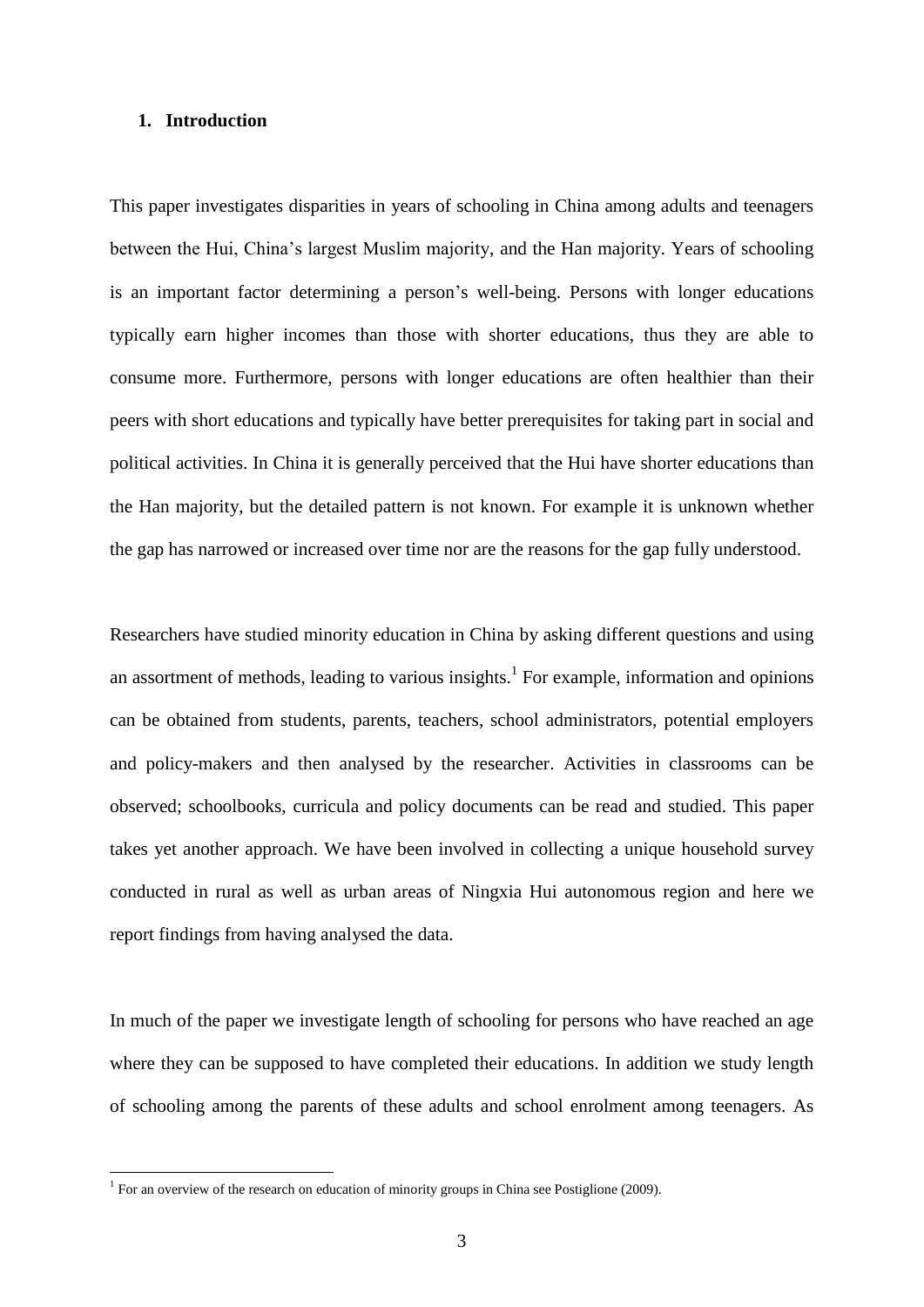circumstances differ greatly between rural and urban areas of China and often between males and females, we consider such divisions in the analyses. Particularly we ask whether ethnic differences in years of education have decreased across birth cohorts as education has expanded in China. In addition to investigate this hypothesis the paper also aims to throw new light on reasons for the differences in years of schooling between Hui and Han. We do this by analysing if incentives to invest in length of schooling are lower among Hui than Han by estimating income functions. Furthermore we study whether Hui parents spend less on education than Han parents, as well as by investigating the importance of links in length of schooling between parents and children. This makes it possible to answer the question: How much of an educational disadvantage for an adult Hui is due to his or her parents possessing shorter educations than Han parents?

Turning to results, our study documents that Hui individuals in most cases have shorter educations than Han. The exception is that among young and middle-aged urban males, Hui have educations as long (on average twelve years of schooling) as Han of the same gender and age. Of particular note is that as many as 45 percent of adult rural Hui females are not literate. Possible reasons for the shorter educations of Hui in many segments of the population are numerous; these include lover incentives to invest in length of schooling as the association between length of education and income is weaker among Hui than among Han. Furthermore we report that Hui parents are spending fewer resources on education than Han parents and also that fewer years of schooling of Hui in the first generation helps explain why Hui persons in the second generation have shorter educations than Han.

The rest of the paper is laid out as follows: The next section discusses possible reasons for ethnic dispersions in length of schooling in China. Section 3 provides background information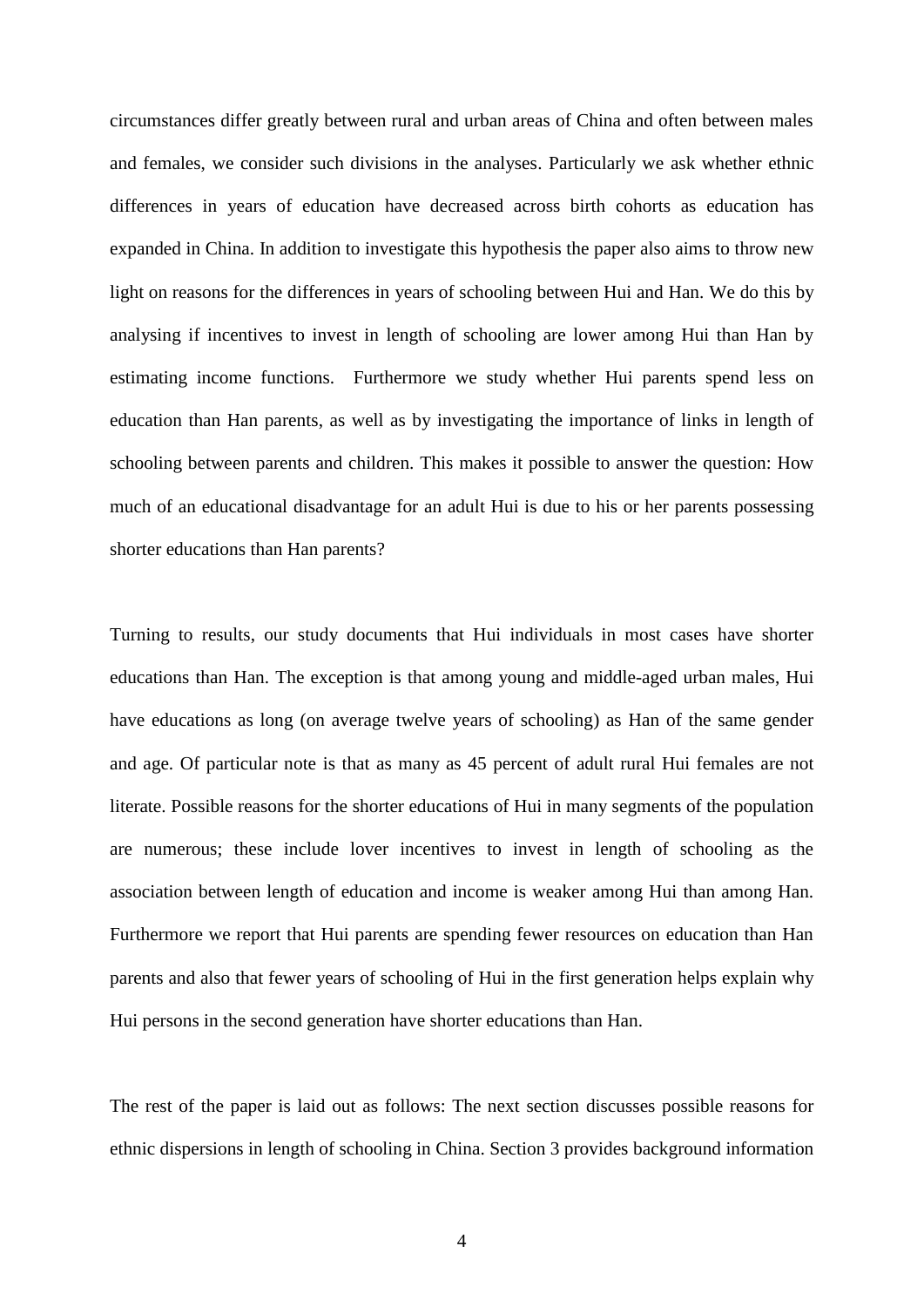for the study by describing the Hui ethnic group as well as the autonomous region of Ningxia. The survey we work with is the topic for Section 4 where we use it to present some facts on the two ethnic groups. Section 5 describes differences in length of schooling among adults in Ningxia and how they vary along several dimensions. Section 6 reports information on years of schooling among parents to adults as well as ethnic differences in enrolment among teenagers. In Section 7 we investigate if the association between years of education and income is weaker among Hui than among Han. Section 8 analyses expenditures on education among Hui and Han parents. Section 9 investigates the intergenerational link in length of schooling. Finally we sum up the findings in the concluding section.

#### **2. Ethnicity and length of schooling in China**

Not much research has been done on dispersions in years of schooling by ethnicity in China based on statistical data. Surveys by Hannum et al (2008) and Hannum and Wang (2012) indicate that although minority persons belonging to later birth cohorts are much better educated than older cohorts, for most minority groups they are at a disadvantage compared to their majority peers.

Many circumstances can have contributed to ethnic gaps in length of schooling in China. Reasons can most likely be traced to circumstances such as quality of schooling and to financial difficulties among parents for paying educational expenditures. Furthermore the opportunity costs for going to school are often higher for ethnic minorities as parents within this group cannot afford to forego potential labour income of children to the same extent as more well-off majority parents. There are also differences in tradition of sending children to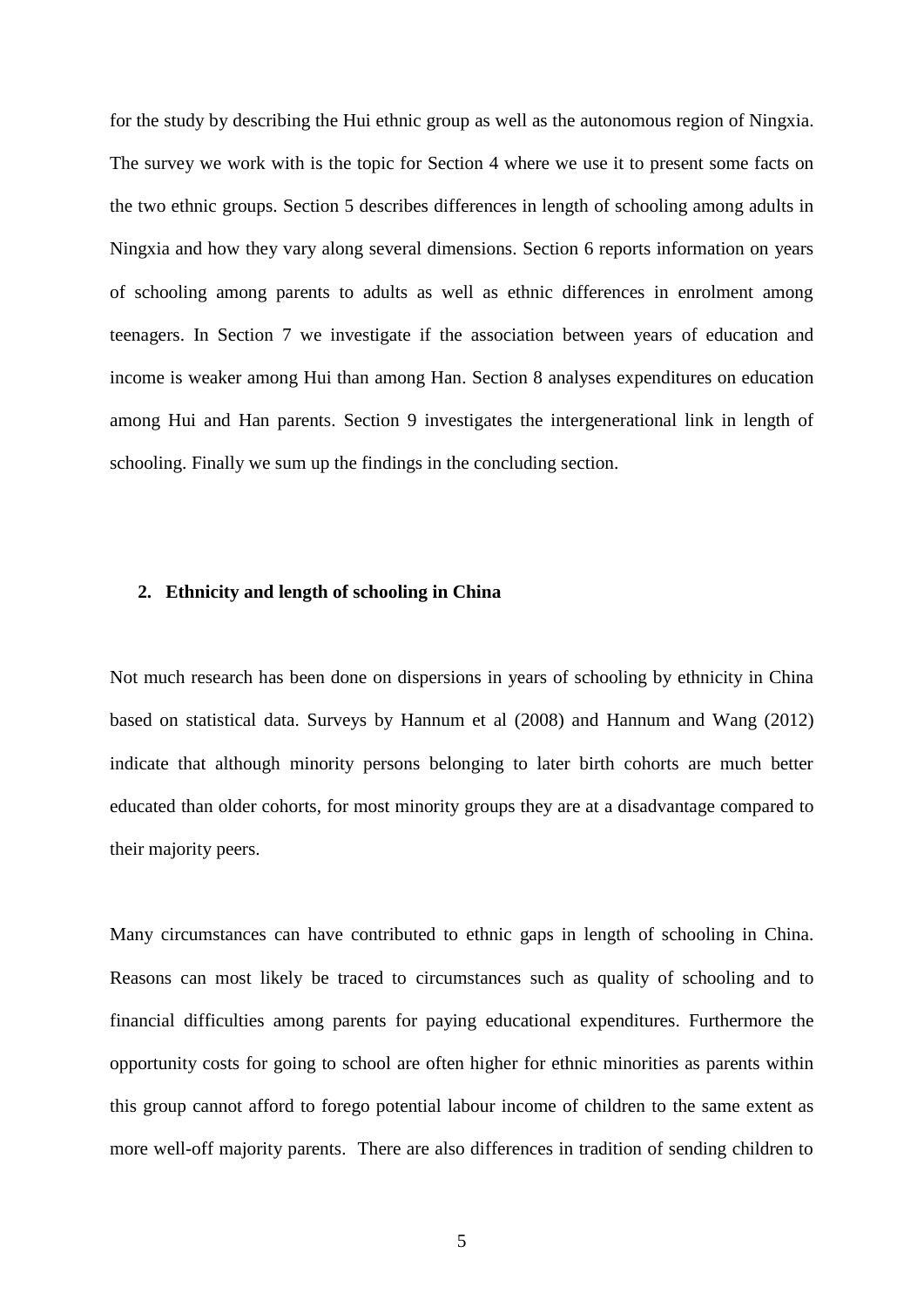school which can have to do with differences in cultures and values between ethnic minorities and the majority. Yet another reason, which can be interrelated to the previous reason, is that the payoff from formal education can be lower for ethnic minorities. We will discuss each of these possible explanations at some length. However, please note that government policies and their implementation also have a role to play. Certain measures can give ethnic minority children and youth in China preferred treatment in many cases (Wang, 2007, Teng and Ma, 2009). For example, a Hui youth living in a mountainous region of Ningxia can be admitted to university with 30 fewer points in the university examination than a majority youth (Ningxia Daily, 2012, May 6).

School quality is often lower in schools attended by ethnic minorities in China than in schools attended by the majority, thereby making transitions to longer educations more difficult. China's minorities are concentrated to low-income areas where financial difficulties render a lower school quality. Working in the same direction, instruction in Chinese schools is predominantly in the Mandarin language which is not the first language for many minorities. However, this is not an obstacle for Hui schoolchildren as they use the same language as the ethnic majority.

Length of schooling is also an outcome of choice which often is influenced by culture. There is a long tradition among Hui parents for sending their children when aged six to seven to a religious educational institution (Madrasa) to learn to read the Quran, and for sending them again after graduation from junior middle school at age 15 or  $16<sup>2</sup>$  This practise is important for transmitting their ethnic identity to the new generation. However, it is difficult to judge if

1

<sup>&</sup>lt;sup>2</sup> For the former see Li and Wang (2003) and for the latter Ma (2006). See also Bai et al (2006) and Matsumato and Shimbo (2011).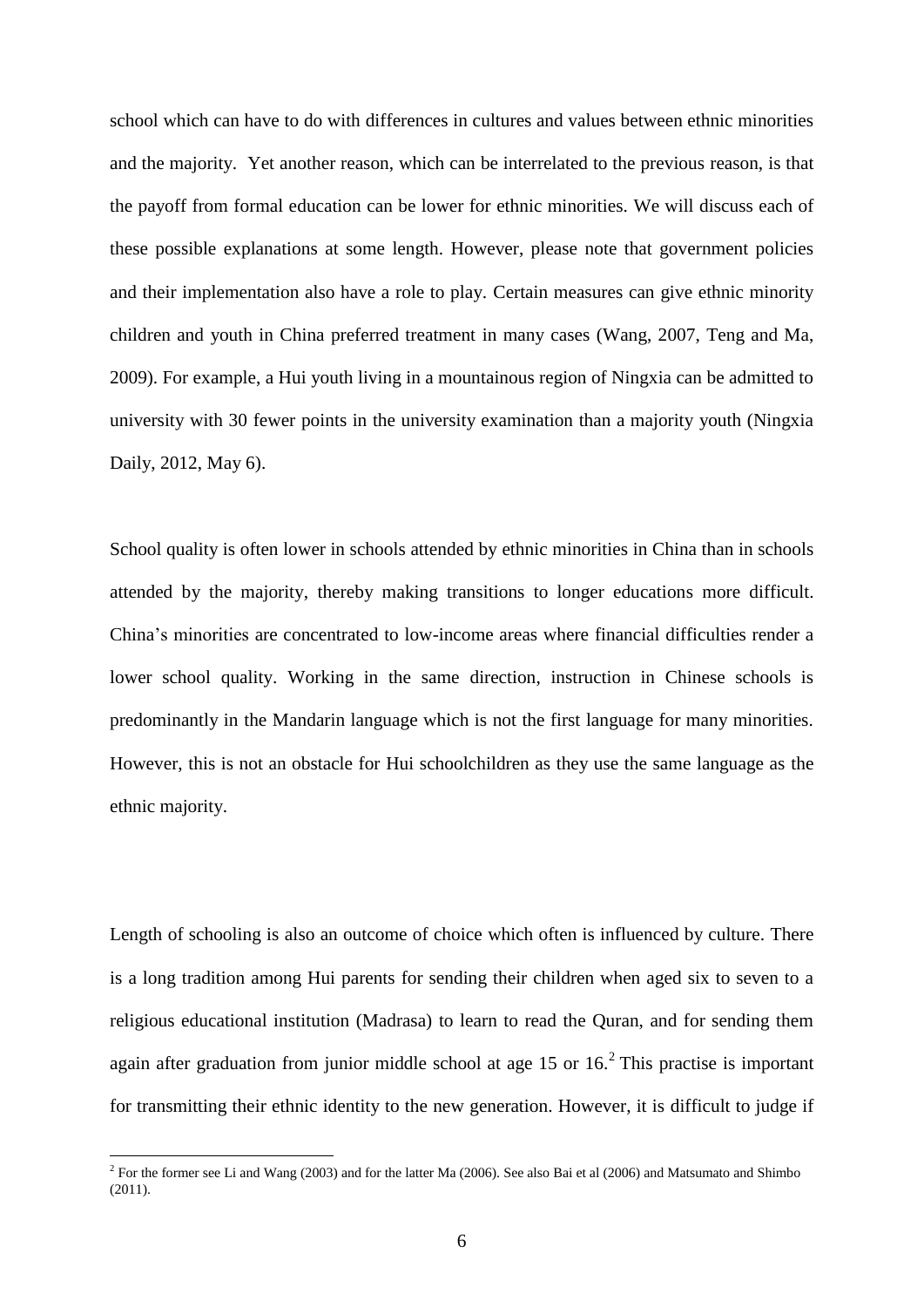and to what extent such education function as a complement or substitute to formal schooling. The Hui culture is not known for putting a high value on formal education. For example, rural Hui girls grow up in a social environment where many of their relatives and friends marry early and thereafter assume the main responsibility for housework. In contrast in the majority population of China there is a long tradition of putting a high value on the education provided by the state. .

Among persons with long schooling those who belong to an ethnic minority can find it more difficult to obtain a well-paid job than majority persons. Reasons for this can be not having access to a network when searching for a job and/or the possible existence of discrimination in the job-hiring process. To the extent that barriers exist for ethnic minorities finding a wellpaid job in the labour market, an investment in longer education can be perceived as less rewarding than for majority persons. For example Zang (2008) reports from a survey for 2001 for Lanzhou the capital of Gansu, that Hui ethnicity is a barrier for being employed in state firms, alternatively another state unit, compared to Han ethnicity.

At the household level, education is typically transmitted from one generation to the next due to resource constraints as well as preferences. This is a worldwide phenomenon (Herz et al 2007) also present in China (Knight et al, 2013). A shorter length of education for minority children can be traced to shorter educations of their parents and ethnic disparities in length of education can thus be transmitted from one generation to the next.

It is a great challenge for research to discern the importance of various possible reasons for ethnic dispersions on length of schooling. In this paper we investigate three possible and interrelated mechanisms: The association between length of schooling and income (Section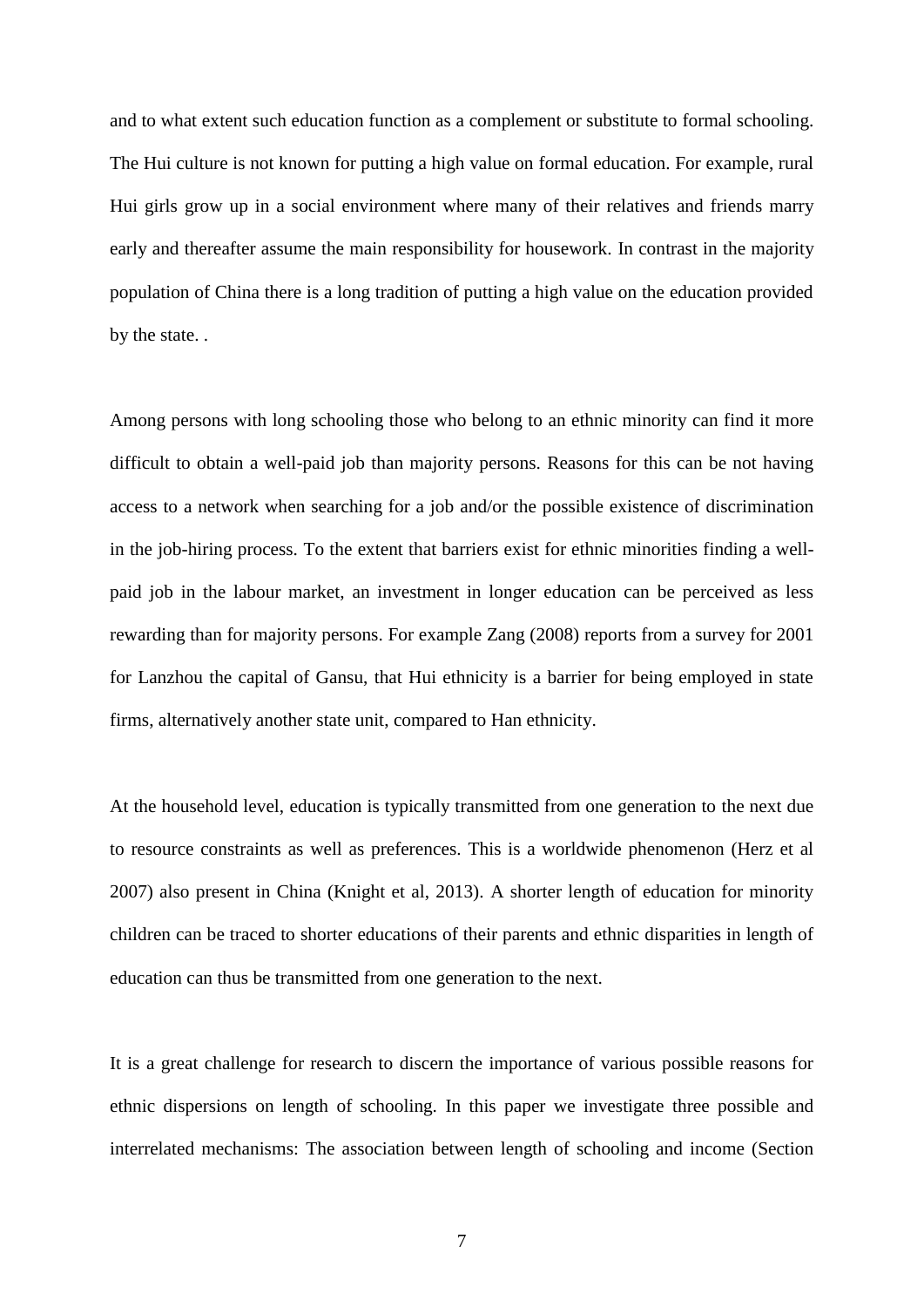7), priorities of parents (Section 8) as well as importance of the intergenerational transmission in length of education (Section 9).

#### **3. Hui and Ningxia**

The People's Republic of China officially defines ethnic minority individuals as those belonging to one of 55 different recognised ethnic minorities and not the Han majority. Ethnic status is registered on the identification card each citizen of China possesses. In PRC policy, minorities are given certain advantages. For example, many minorities can benefit from preferred treatment regarding entry to higher education, and many minority groups are exempted from the one-child policy. A positive assessment of ethnic diversity appears to be widely embraced by the Chinese population in theory if not in practice.<sup>3</sup> Ethnic tensions still exist.

China recognises ten Muslim minorities: Hui, Uyghur, Kazak, Dongxiang, Uzbek, Bonan, Tartar, Tajik, Salar and Kirgiz. Hui is the third largest ethnic minority group in the People's Republic of China after Zhuang and Manchu. According to the national Census 2010, the Hui number 10 586 078, or 0.79 per cent of the population of the People's Republic of China. Hui are of varied ancestry. Some are descendants of foreign Muslims who long ago moved into China as traders from Central Asia and Persia and mixed with the Han.<sup>4</sup> Hui are similar to the Han majority in many aspects of culture including language. However, many take part in

1

<sup>&</sup>lt;sup>3</sup> According to World Value Study 2005 not less than 90 percent of Chinese respondents agreed more with the statement

<sup>&</sup>quot;Ethnic diversity enriches life" than the statement "Ethic diversity erodes a country's unity", see

http://www.wvsevsdb.com/wvs/WVSDocumentation.jsp?Idioma=I

<sup>&</sup>lt;sup>4</sup> For the history of Hui see for example Chang (1987), Lipman (1997) or Chuah (2004).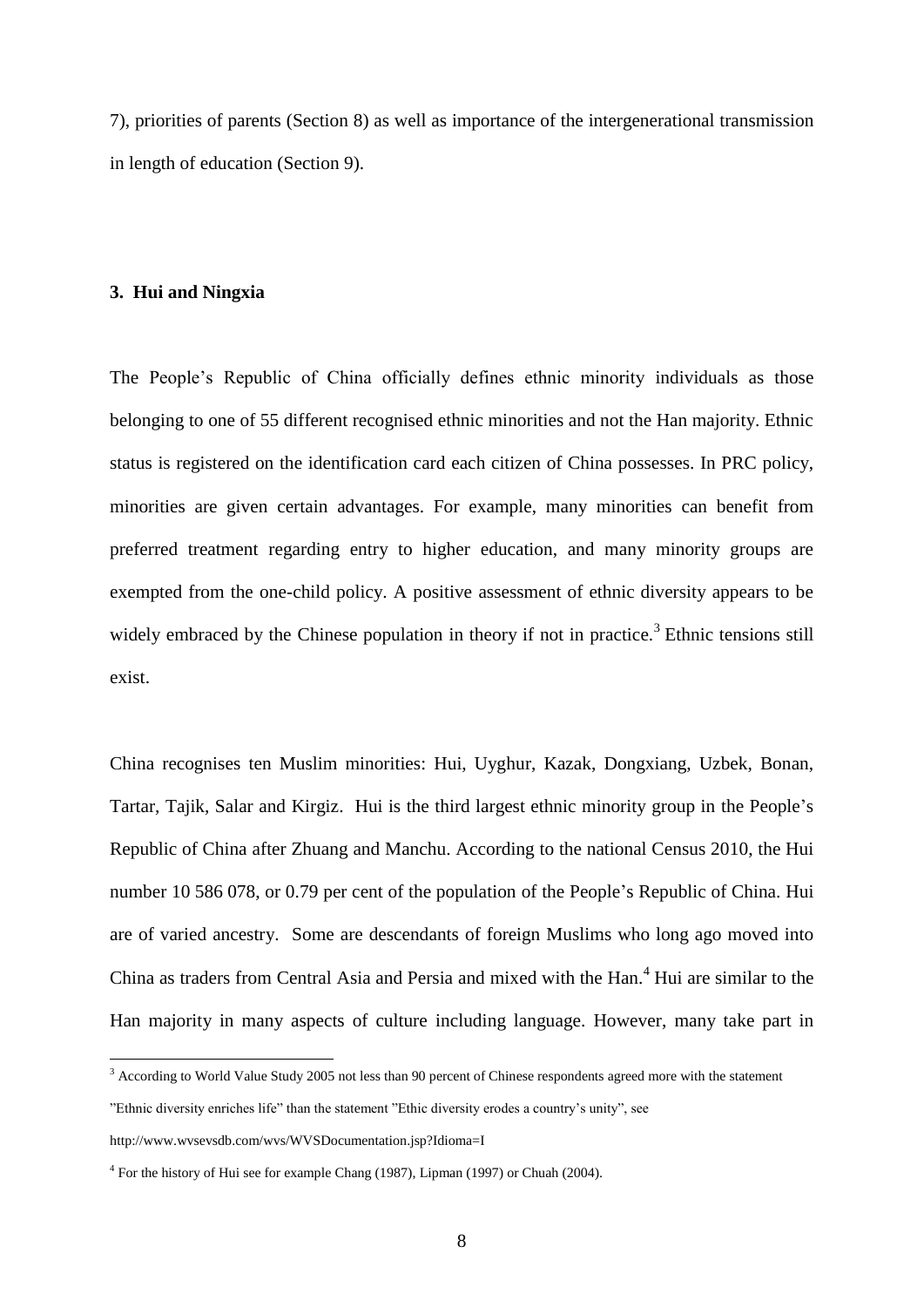religious activities and as Muslims they follow Islamic dietary laws. Their mode of dress also differs to some extent; women often wear headscarves and men white caps. Certain family names also signal that the person most probably belongs to the Hui minority. Hui typically marry within their ethnic group (see Zang, 2007).

Hui are also characterised by low school enrolment rates, particularly among girls.<sup>5</sup> Some scholars attribute this to the persistency of patriarchal values on female roles, early marriage as well as limitations imposed not only by parents but the group itself (see Bai et al, 2006 and Sun, 2009). Other possible reasons are the relatively low quality of the schools Hui are enrolled in, that attendance at a religious school can function as a partial substitute for formal schooling and also that the payoff from formal education is lower for Hui than for Han.

In contrast to other ethnic minorities, the Hui are spread all over China's 31 province level units with the highest concentration in Ningxia. A visitor to Ningxia is struck by the large number of mosques visible, particularly in rural areas. Among the People's Republic of China, 31 province level units five have been given the status of autonomous region; Tibet, Xinjiang, Inner Mongolia, Guangxi and Ningxia. Ethnic regional autonomy is mainly cultural (for example in allowing official use of the language), and social (in building a cadre force and middle class). Ningxia Hui autonomous region (Níngxià Huízú Zìzhìqū) was formed in 1958. It is bounded by Shaanxi in the east, Gansu in the south and west, and Inner Mongolia Autonomous Region to the north. This mostly sparsely settled, mostly desert region lies partly on the Loess Plateau and in the vast plain of the Yellow River. Natural conditions are unfavourable for agriculture activities in many parts of Ningxia, and the government has

1

<sup>&</sup>lt;sup>5</sup> See Hannum (2001) who reports enrolment rates among children aged 7 to 12 in 1992 for 17 minority groups. Tibetan and Hui are found to have the lowest enrolment rates.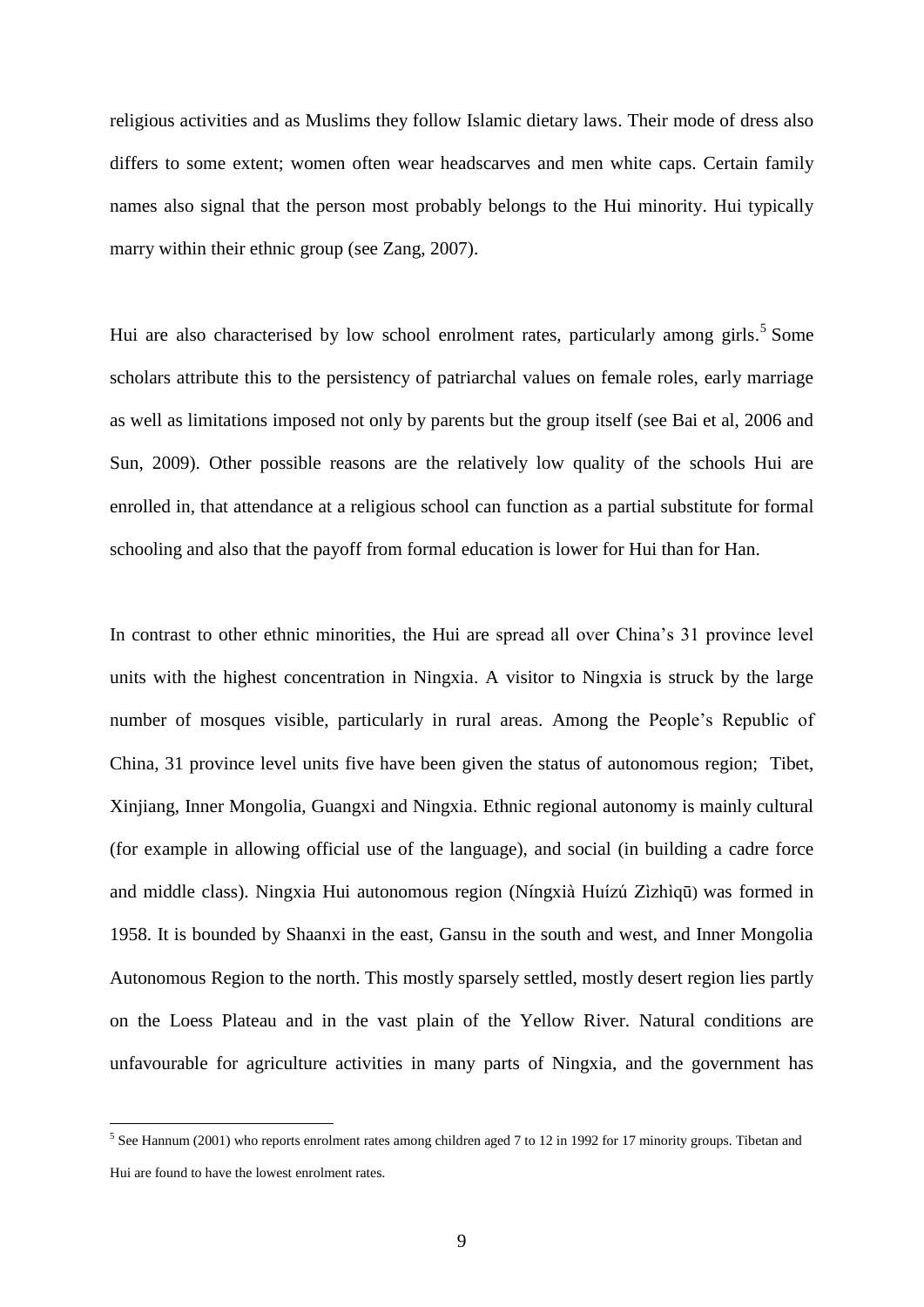initiated resettlement projects (see Merkle, 2003) and land conversion programmes (see Zhang et al, 2008 and Demurger and Wan, 2012) for some decades now.

Of Ningxia's population of 6.25 million persons in 2009, one-third are Hui and two-thirds are Han. Almost half (46 percent in 2009) of Ningxia's population live in cities, a proportion almost identical to China as a whole. The existence of the *Hukou* system long limited rural to urban mobility as in other parts of China, thereby contributing to keeping the urban to rural income gap high (Sicular et al 2007, Whyte, 2010). In the data we present in Section 4, the gap in per capita household income between urban and rural areas is 2.60 to 1. As we document in Section 5, the urban to rural gap in length of schooling is among adults substantial in Ningxia and in many cases females have shorter educations than males.

#### **4. Data and some basic facts**

1

The research presented in this paper uses data from a socioeconomic survey conducted in 2007 in the Ningxia Hui Autonomous Region by the Ningxia Survey Team of the National Bureau of Statistics for the Institute of Ethnology and Anthropology, Chinese Academy of Social Sciences. Ningxia Hui Autonomous region consists of five cities at prefecture level (the capital Yinchuan, Sizuishan, Wuzhong, Guyan and Zhongwei) divided into 22 county level units.<sup>6</sup> The samples were selected from the larger pool of households surveyed in the region used for official statistical information published each year in the statistical yearbook for Ningxia Autonomous region. This was done by taking all regularly sampled households in

<sup>6</sup> The number of county level units in each city are: Yinchuan: 6, Shuizuishan and Zhongwei: each 3, Wuzhong and Guyuan each 5. Data on education expenditures and total expenditures refer to the preceding year, 2006.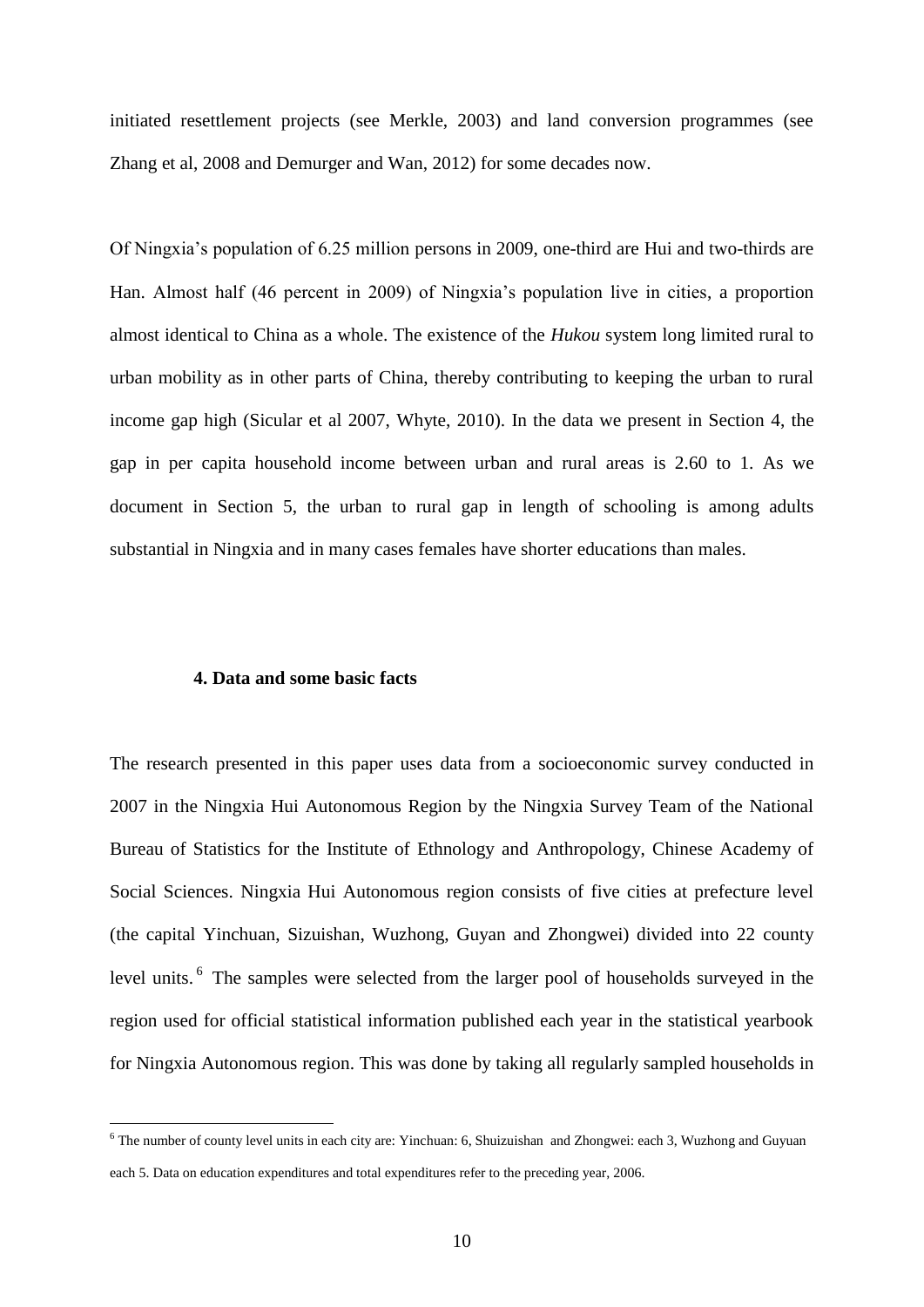rural areas and a random sample of 800 households in urban areas regularly surveyed. Among five cities at the prefecture level in Ningxia three cities (Wuzhong, Guyan and Zhongwei) were surveyed in the southern part of Ningxia where Hui make up a large proportion of the population.<sup>7</sup> For the households surveyed we received access to information already collected by the survey team. The research team also designed questionnaires for the rural and urban households, respectively. The response rate was very high (100 percent in the urban survey, 99.72 percent in the rural survey).

The rural survey contains 1 190 households with 5 399 individuals and covers 120 villages. In the sample 3 028 persons (57 percent) belong to the majority and 2 289 persons (43 percent) to the Hui ethnic minority. The urban survey contains 800 households with 2 455 persons. Of those 1 680 persons (69 percent) are majority, and 715 persons (29 percent) are Hui. There are also 43 persons (2 percent) belonging to other minorities (mostly Manchu) which we do not use in the analyses presented here.

#### /Table 1 about here/

<u>.</u>

Table 1 provides some basic information on the two ethnic groups in rural as well as urban Ningxia obtained from the survey. The Hui population has a larger proportion of children than the Han and consistently Hui households have a somewhat larger number of members than Han households. Households are smaller in size in urban Ningxia than in rural Ningxia. Many urban residents have migrated from rural areas as Table 1 shows that in each ethnicity about half are rural-born. Marriages across ethnic groups are very uncommon in rural as well as

<sup>&</sup>lt;sup>7</sup> The total number of Hui persons in the sample is 2 257 of which 1 732 are from the southern part of Ningxia (Wuzhong, Guyuan and Zhongwei) representing 76.7 percent of all Hui in the sample.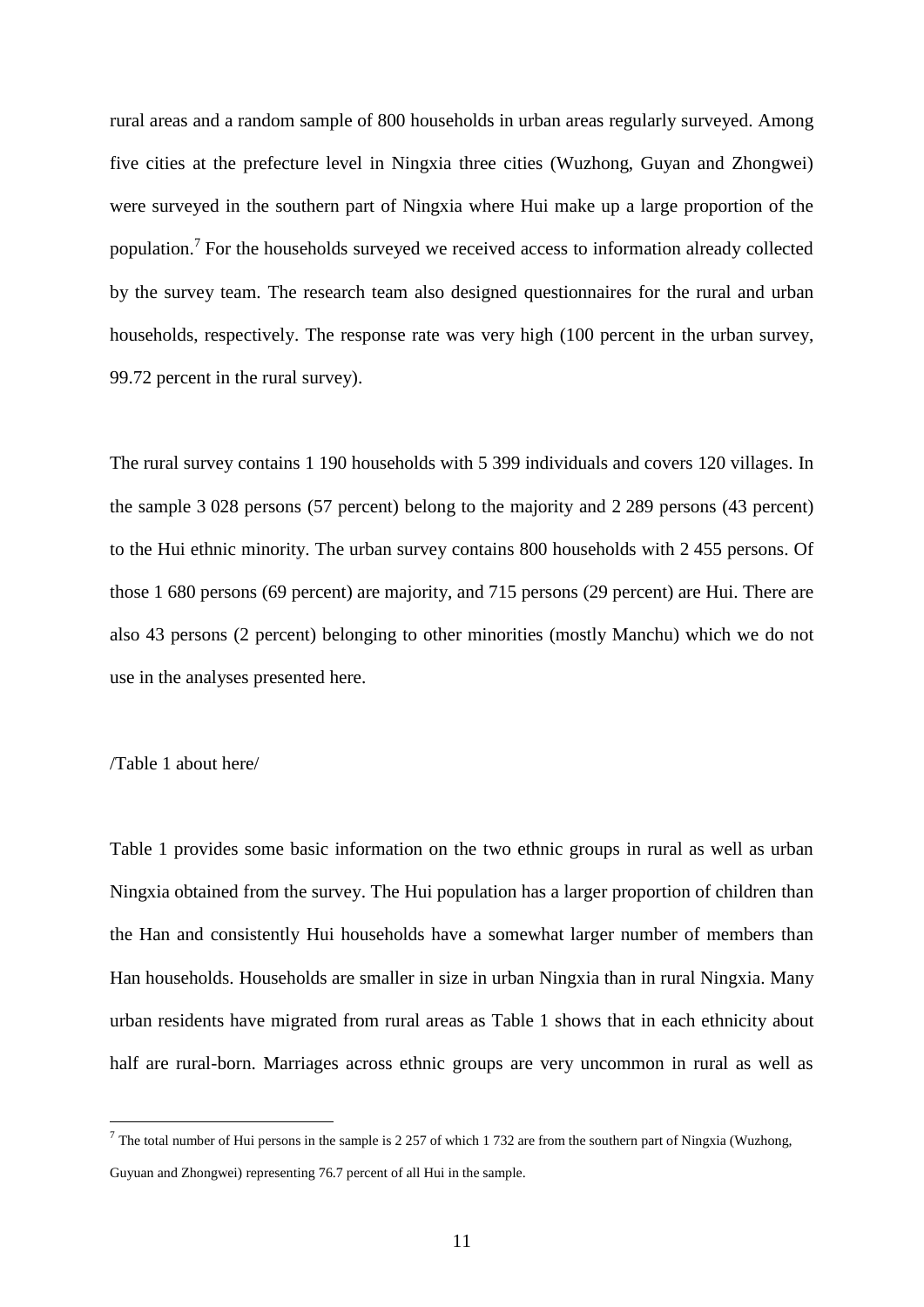urban Ningxia. The largest proportion inter-married is among urban Hui females where not more than 5 percent have married outside their ethnicity. While almost all Hui respondents indicate that they are religious, this was only the case among a minority of Han respondents. Urban inhabitants are much more likely to be members of China's Communist Party than rural people, but within each region there is no ethnic difference in the frequency of party membership.

#### **5. Years of schooling among adults**

1

Results on years of schooling by gender in rural as well as urban Ningxia for Hui and Han are reported in Table 2. The table also provides information on educational attainment.<sup>8</sup> We report gaps along all three dimensions: urban inhabitants have longer educations than rural inhabitants, males have longer educations than females and Han have longer educations than Hui. Largest is the urban – rural gap. For example, male Han living in rural Ningxia have 7 years of schooling compared to 11 years among urban male Han, a difference of not less than 4 years. The ethnic gap and the gender gap in years of schooling are approximately of equal size. For example, male Hui living in rural Ningxia have 1.4 fewer years of education than rural male Han, but also 2 years more of education than Hui females. Considering all three dimensions together shows fairly large differences in years of schooling; adult rural Hui females have on average only 3.5 years of schooling, and adult urban males of both ethnicities have on average 11 years. Examining length of education more in detail we find that in contrast to what is the case in urban Ningxia, rather few adults in rural Ningxia have an

<sup>&</sup>lt;sup>8</sup> The Census 2000 also reports education by gender in rural as well as urban Ningxia. Our estimates show generally higher proportions of people with longer educations, which most probably is because they refer to 2007; an expansion of education took place between 2000 and 2007.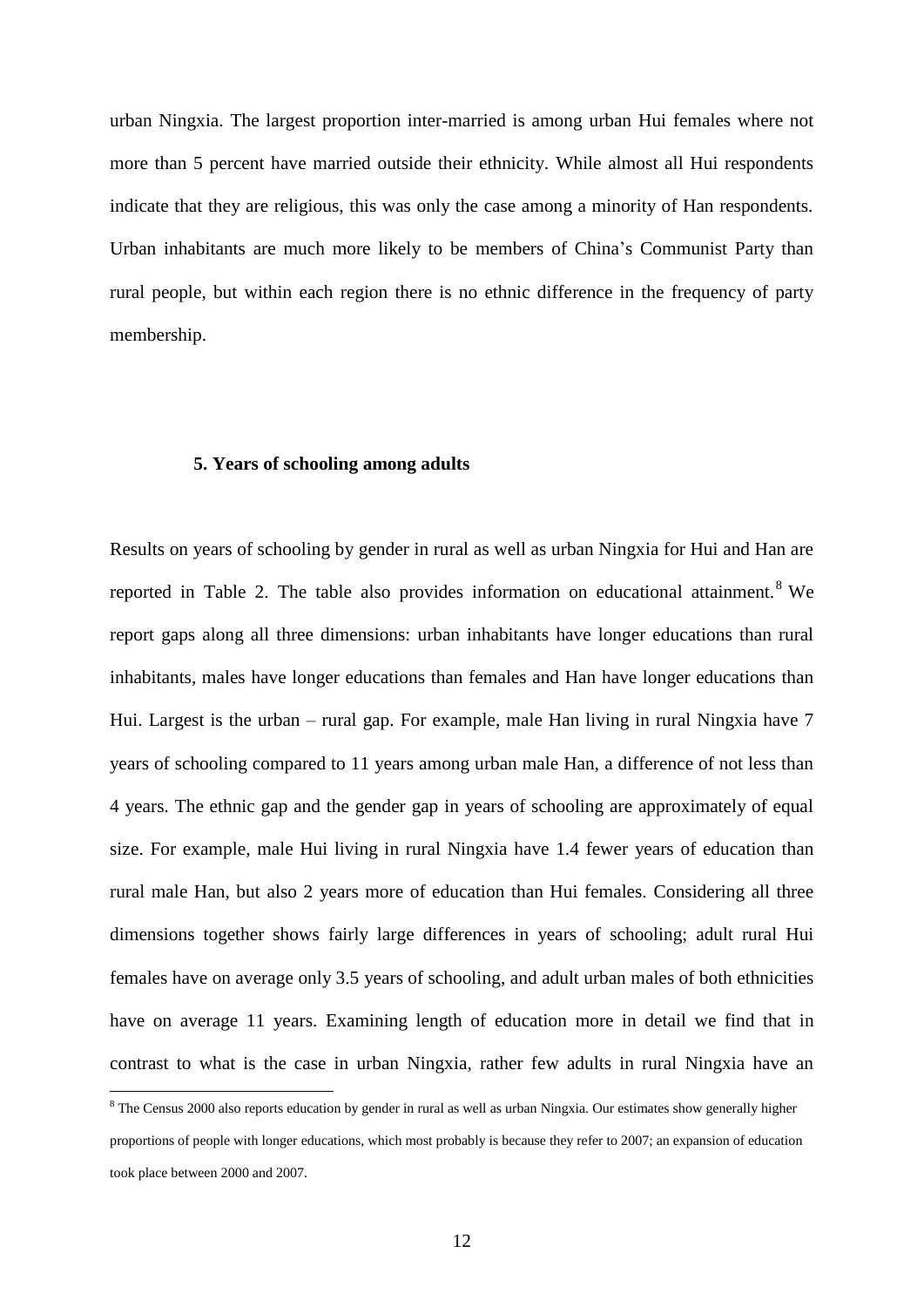education of college or above. Illiteracy is found in both ethnic groups in rural Ningxia and among females in urban Ningxia, but is very low among urban males of each ethnicity. Of note is that among rural Hui females as many as 45 percent are classified as illiterate.<sup>9</sup>

/Table 2 about here/

1

We have thus established that adult Hui have shorter educations on average than their Han counterparts. However, have the ethnic gaps narrowed over time during the period that China experienced a rapid expansion of education? We can study this by dividing the samples by birth cohorts, and do so for rural as well as urban adults.<sup>10</sup> We define four age-cohorts in such a way that differences between them mirror époques in Chinese social and educational history (see for example Hannum, 1999 or Lu and Treiman, 2008).

The oldest cohort (aged 64 and older at the time of the survey) completed education during the pre-Communist era (before 1950) when China's economy suffered from approximately two decades of war and many serious economic problems. Educational opportunities were extremely unfavourable and the educational system was badly disrupted. The second cohort (aged 49 to 63 at the time of the survey) received education during the early years after the foundation of the People's Republic. During the initial phase of this period the economy

<sup>9</sup> Census data for Ningxia 1990 cited by Bhalla and Qiu (2006) shows that as many as 65 percent of female minority persons in Ningxia were illiterate at that time. Only Tibet, Gansu and Qinghai had higher illiteracy rates for female minorities.

 $10$  Please note that we classify persons according to where they live at the time of the survey. Some of the people who are questioned in the urban survey grew up in rural Ningxia. This means that not only urban circumstances have generated the educational disparities (or lack of disparities) in urban Ningxia. Furthermore, the education gaps we report for rural Ningxia do not consider the population which has left the region for urban areas or for locations outside Ningxia.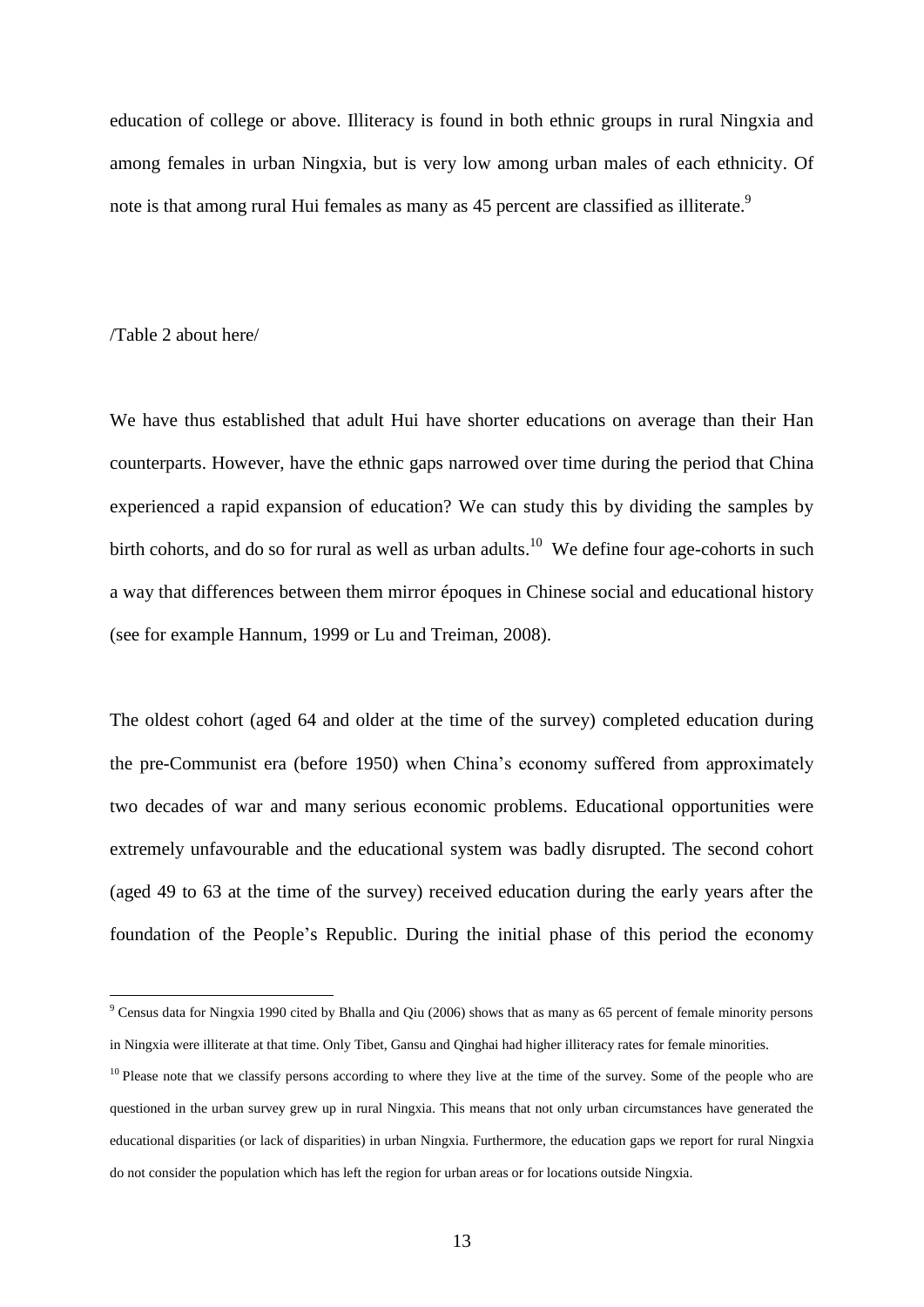recovered and the education system expanded. Educational policies emphasized economic development and social equity. However, the Great Leap Forward during 1958 to 1960 led to serious economic collapse and a nationwide Great Famine and many families kept their children out of school.

The third cohort (aged 37 to 48 at the time of the survey) was educated during the Cultural Revolution. Policies during this period promoted educational equality by different means. The number of schools in rural areas expanded while higher institutions of learning (located in cities) were initially closed. The policy explicitly aimed to reduce class- and gender-based differences in educational attainment. The fourth birth cohort was educated in reform China. After 1978, education financing was changed from a centralized to a decentralized system, and as a consequence spatial differences can be supposed to have become more important. In addition, schooling fees increased, which can be assumed to have particularly affected children in poor areas. Several factors thus worked towards increased dispersions in length of schooling. However, working in the opposite direction, household income increased and number of children born in an average household decreased, making it possible for more and more parents to afford to have their child/children educated for longer periods.

One would expect that taken separately, the more egalitarian values guiding policy during the second and third époques would have reduced disparities due to gender and ethnicity, while this is not necessarily the case for the most recent period. What does our data show? We report the answer in a sequence of figures based on a table documented in the Appendix.

/Figure 1 and Figure 2 about here/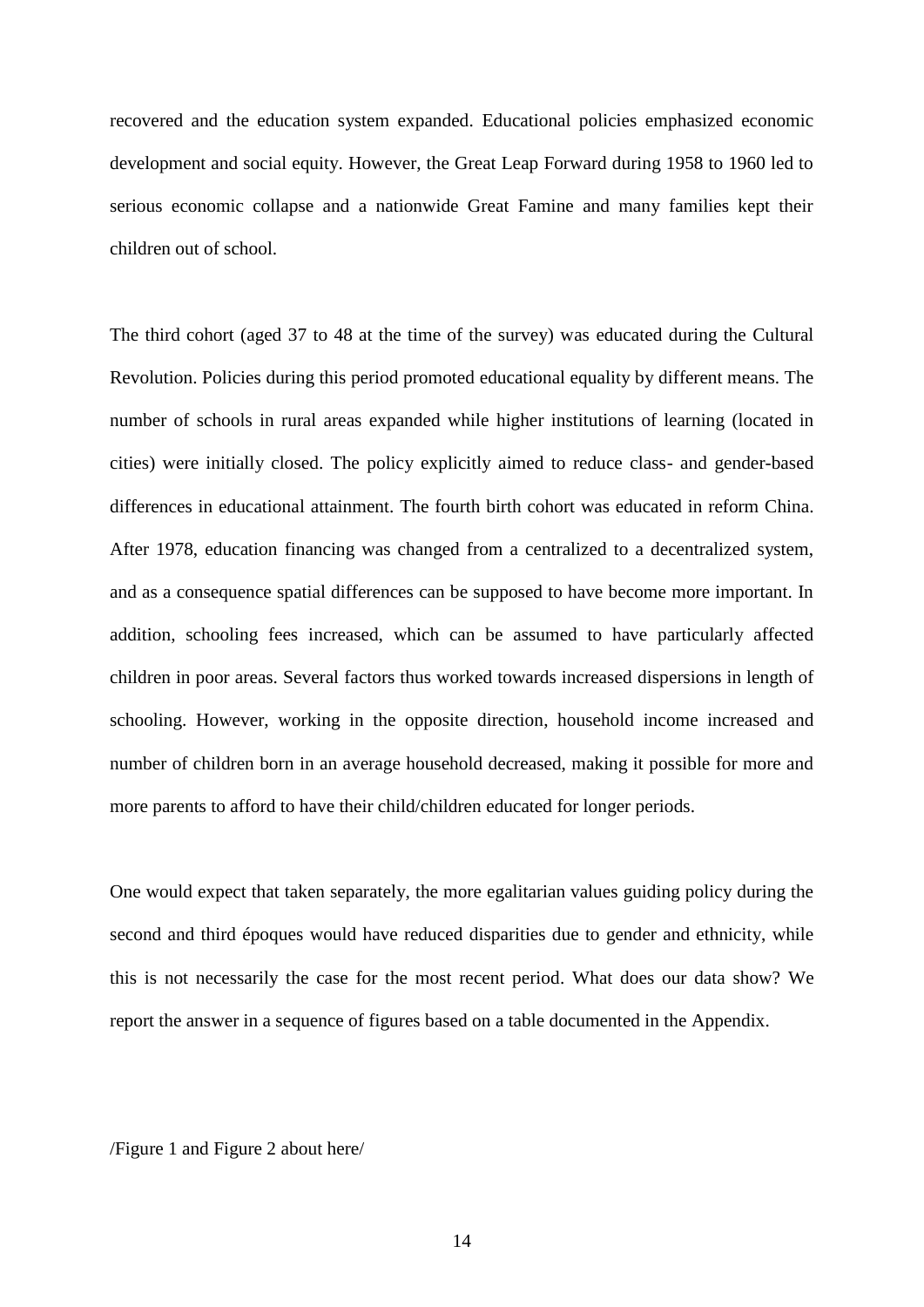Starting with rural Ningxia, Figure 1 clearly shows that the gender gap in length of schooling was reduced in relative terms, but not in absolute terms, across birth cohorts. Note that the gender gap actually is smallest in the generation educated in reform China, but also that full gender equality has not been reached in this cohort. In contrast, when it comes to the ethnic gap we cannot report a clear tendency of Hui catching up to Han in terms of years of education, see Figure 2.<sup>11</sup> The same figure also shows that among people belonging to a birth cohort, the ethnic education gap is larger among females than among males.

/Figure 3 and Figure 4 about here/

Figure 3 shows rather large differences in years of schooling by gender as well as ethnicity in the oldest cohort for urban residents. However, the increase among female Han was rapid, causing the third cohort to catch up with their male counterparts, a position that continues in the youngest cohort. As Figure 4 also shows, Hui males in the third cohort caught up with their Han counterparts, which was maintained in the youngest cohort. Hui females have also improved their situation compared to Han males belonging to the same cohort. However, in the youngest cohort, urban Hui females still have somewhat shorter educations than the other three categories.

#### **6. Education among parents and teenagers**

<u>.</u>

 $11$  In Figure 2 and Figure 4 we do not show education among persons aged 64 and older due to a relatively low number of observations in the survey.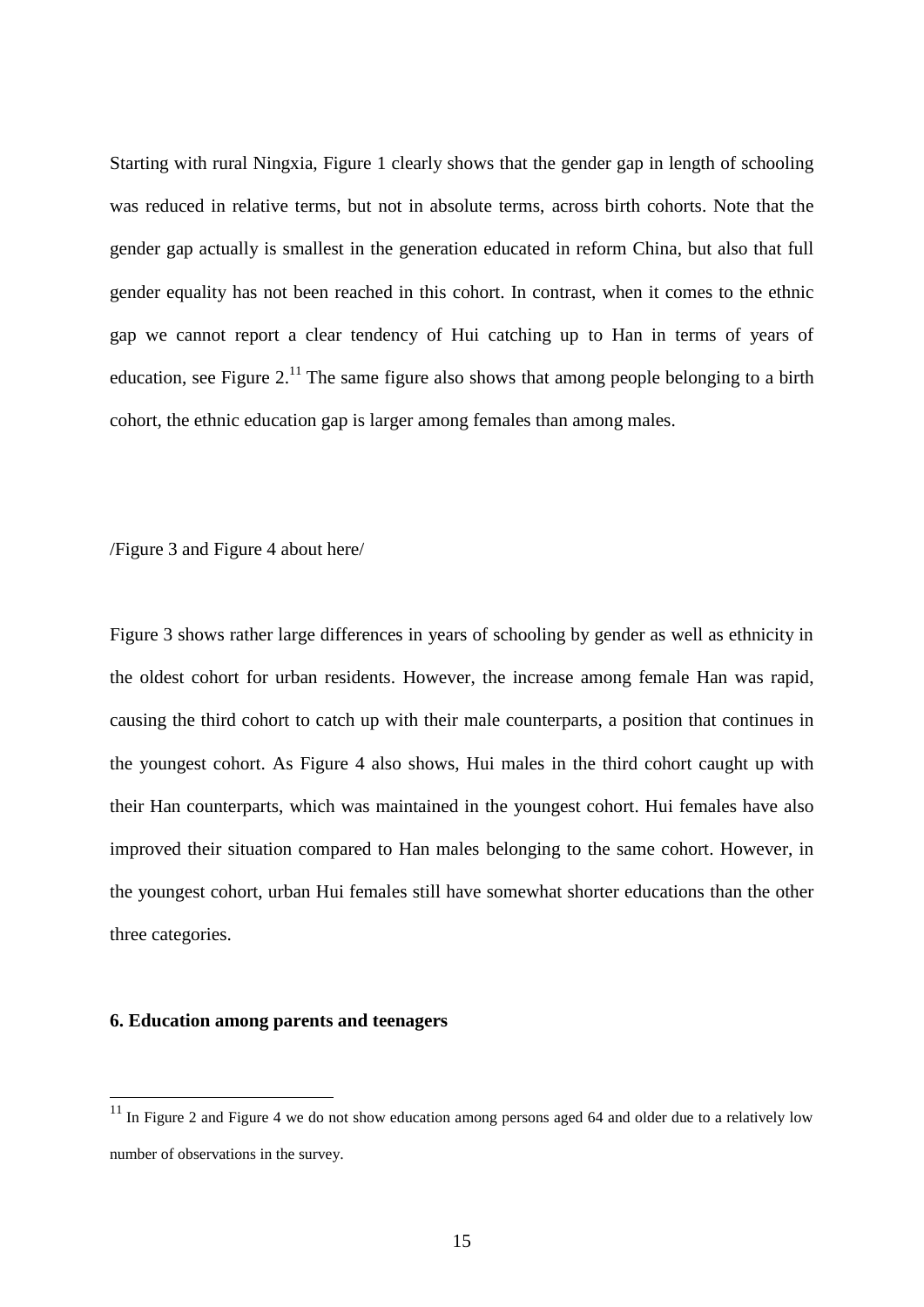/Table 3 about here/

The preceding section has shown that adults from later-born cohorts in Ningxia have longer educations than those born earlier. The educational expansion can also be inspected by analysing how long parents of adults were educated. This is possible as the survey also included questions on length of education among parents of adult household members. The questions were phrased so that the answers were not dependent on whether the parent was living with the respondent, nor that the parent was alive at the time of the survey. Table 3 shows that as expected, parents had considerably shorter educations than the adults surveyed. For example, among rural male Han, average years of education had increased from 3.2 years among the parents to 7.0 years among the surveyed individuals - almost a doubling over a generation. There is also an increase to about double length of schooling among most other categories, and among urban Hui males the increase is even somewhat larger. Without exception, Hui parents had shorter educations than their adult children.

#### /Table 4/

The ethnic differences in rural Ningxia among adults reported in the preceding section appear to continue in the generation now growing up. School attendance rates among children aged 10 to 17 in rural Ningxia at the time of the survey are substantially lower for Hui than for Han. Table 4 shows little variation in school attendance rate by gender, but by ethnicity. Almost all urban teenagers attended school in 2006 irrespective of gender and ethnicity.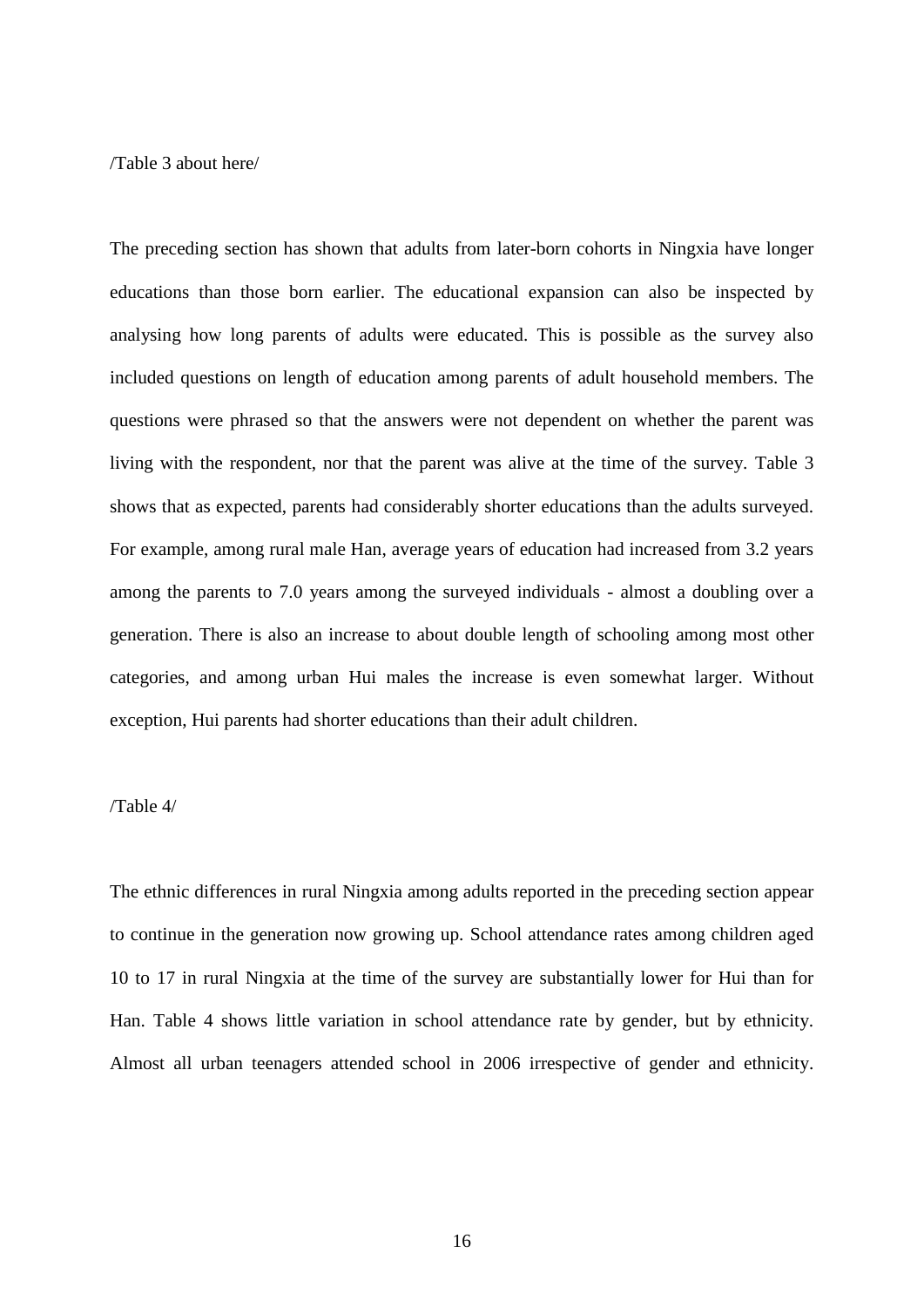However, one out of ten rural Han were not in school, as was true for one out of four rural Hui. $12$ 

#### **7. The association between length of education and income among Hui and Han**

In order to investigate if the association between length of education and income is weaker among Hui and Han we define two new samples. The first is made up of person aged at least 18 years who are rural born by adding all adults in the rural in the sample with people who are rural born in the urban sample.<sup>13</sup> The other, and smaller, sample is made up of those adults in the urban sample who are urban born, For both samples we regress household disposable per capita income on age of the person and variables indicating the number of years of education interacted with ethnicity. The results reported in Table 5 show weaker association between length of education and per capita income among Hui in the sample of urban-born adults, $14$ However, while in the urban born sample the differences between ethnicities is statistically significant (F-test) at the 1 percent level in sample of rural-born adults is the difference marginal, and not statistically significant at conventional levels.

/Table 5 about here/

1

#### **8. Education expenditures among rural Han and Hui**

 $12$  Our data shows that most teenagers not in education were in employment. Using data from the China Household Income project (CHIP) 1988 and 1995 Bhalla and Qiu (2006) shows that for children aged 13 to 18 and living with parents, minority status had a negative effect on education attainment in rural China after controlling for other characteristics such as education of household head, spatial variables and household per capita income.

 $13$  This assumes that all person observed in the rural born are also rural born. This assumption is most probably true in almost all cases as migration to rural areas is very limited among persons who are born in an urban area with an urban *hukou* (residents permit).

<sup>&</sup>lt;sup>14</sup> This is consistent with what Li and Ding (2013) report from earnings function analysis for urban residents (rural or urban born) using the same data.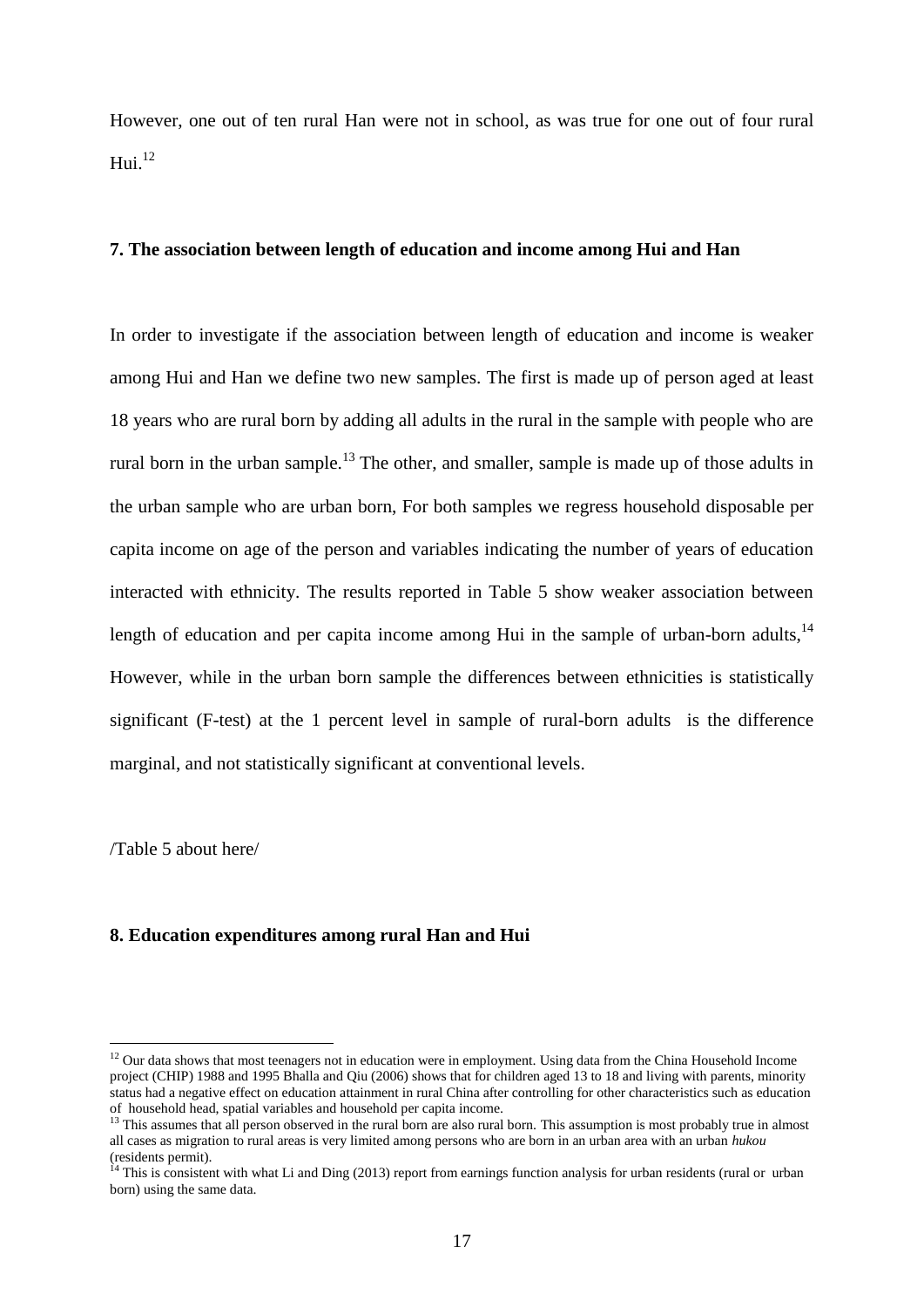How should we interpret the fact that even the Hui teenage generation in rural Ningxia is disadvantaged in length of schooling compared to Han? One possible reason is that Hui put a lower value on education then Han

One way to investigate the latter is to inspect the expenditures households with different ethnicities allocate to education. Do Hui households allocate less to education than Han? If this is the case, does a relationship exist once we control for parental education? We can find information on educational expenditures in the rural questionnaire where the variable expenditures for the preceding year (2006) on all types of education (arranged by local government as well as by religious institutions) are available. Table 4 (see Section 6) shows that in households with children under age 14, rural Hui actually spend less money on education than rural Han parents. This is true when we compare absolute amounts of expenditures, but also when we relate education expenditures to total consumption.

#### /Table 6 about here/

Why are rural Hui households in Ningxia spending less on education than Han households? In order to understand this better, we analyse data for all rural households using regression models. The dependent variable is the amount of annual expenditures (in Yuan) a household had on education in 2006. In the first model we relate the household's expenditure on education to variables measuring the number of children of a specific age, one dummy indicating if the household has no child and a dummy indicating Hui ethnicity of the household. The model was estimated by Ordinary Least Squares. The results reported in the first column of Table 6 show that as expected, education expenditures vary clearly by age of the child and that Hui ethnicity shows a negative association. When adding length of parent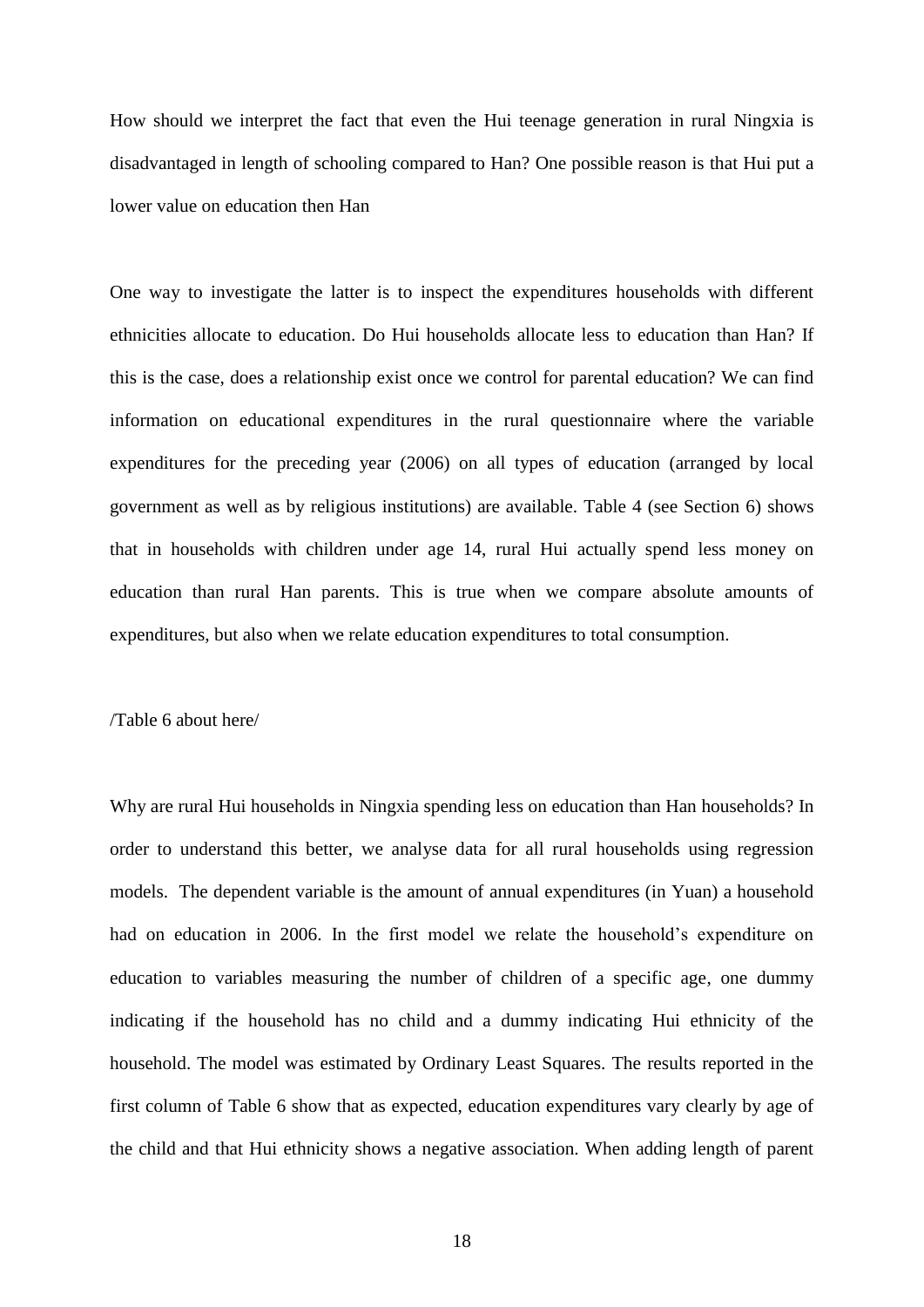education to the specification this variable is unsurprisingly found to have a positive coefficient. However, it is estimated with a low t-value. The table also shows that the coefficients for Hui ethnicity are similar in the two specifications. Thus the gap in educational expenditures between Han and Hui are due to other factors (for example culture) than the gap in parent's length of education.

#### **9. Intergenerational links in length of schooling**

We have found clear indications of persistent disadvantages for Hui compared to Han across birth cohorts and over generations when inspecting groups of people. Does an intergenerational link also appear at the individual level meaning that offspring of longerschooled parents in Ningxia have longer educations, and what role would this play for the persistent disadvantages in length of education between Hui and Han? One should understand that this kind of analysis aims to describe the strength of the intergenerational link in length of education, not to explain it. $^{15}$ 

/ Table 7 about here/

1

<sup>&</sup>lt;sup>15</sup> There is now a growing literature attempting to establish a causal relationship between the education of parents and their children that uses one out of three strategies: by analysing identical twins, studying adoptees and using instrumental variables. In the last strategy, education reform has often been used as instrument for education. Holmlund et al (2011) summarises the literature and concludes for example, that for all studies surveyed, causal effects are smaller than cross-section estimates.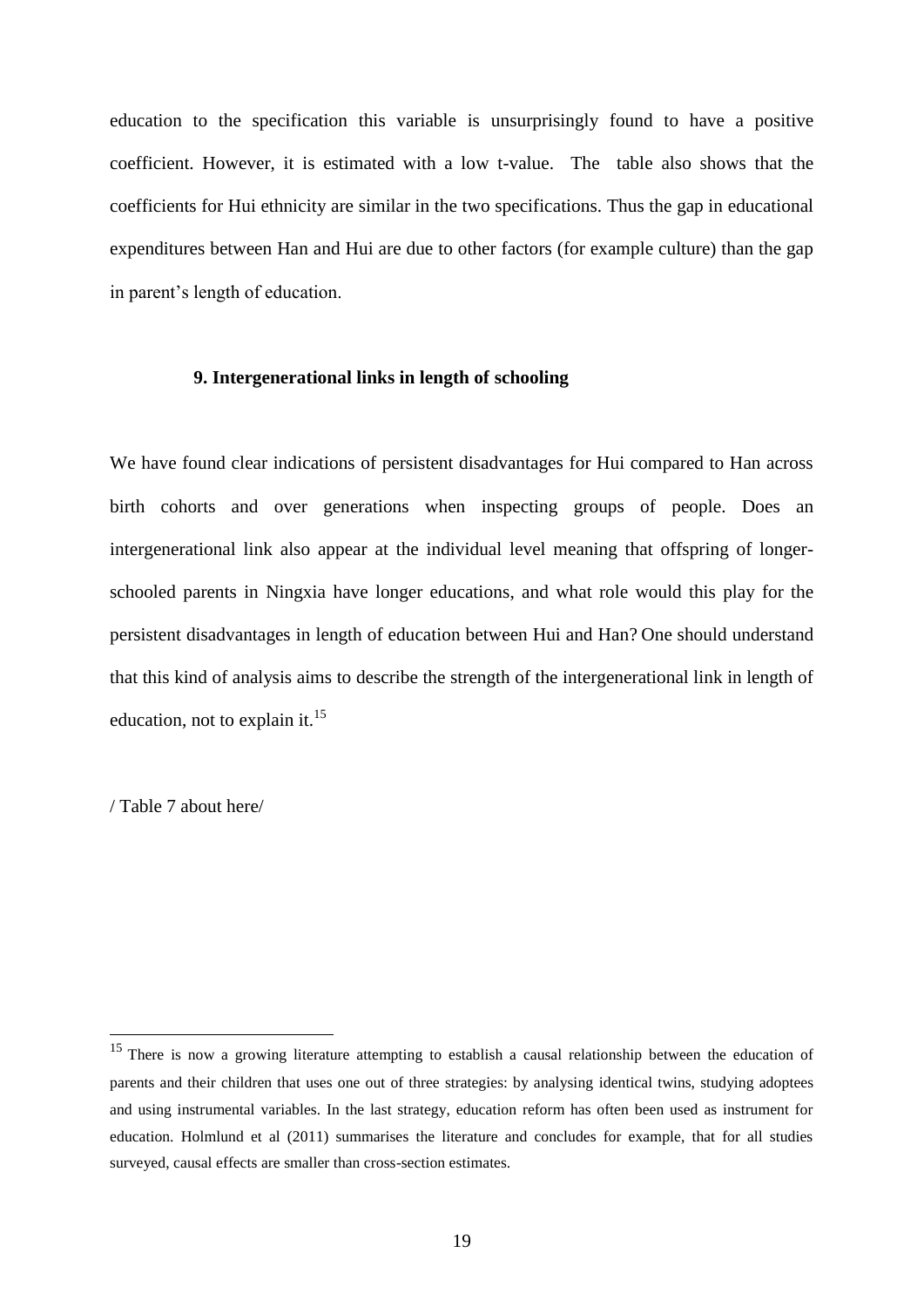We investigate the intergenerational links in years of schooling for adults in the urban sample. <sup>16</sup> The dependent variable is the length of schooling. In Table 7 we first relate years of education to dummies defined as interactions between ethnicity, gender and age. "Male Han aged 35 at most" is the omitted category. The models are estimated by Ordinary Least Squares. We see again that among those belonging to the youngest age cohorts in urban Ningxia, there is no statistically significant difference in years of schooling between Han males on the one hand, and Han females as well as Hui males on the other. In contrast, coefficients for being Hui female and belonging to the two older cohorts are rather large. The gap in years of schooling between a young male Han and a Hui female over age 64 is as large as 9.8 years.

In the specification reported in the second column of Table 7 we have added mean year of schooling among parents as explanatory variable to the specification. We find a positive coefficient amounting to 0.23 and it is estimated with high t-statistics. We have thus found that for people living in urban Ningxia, year of schooling in the second generation is positively related to years of schooling in the first generation. However, a coefficient of 0.23 is not particularly large. It means that if we compare two individuals of the same age and gender, one having parents with five years of schooling and the other with ten years of schooling, the expected difference in own length of schooling is not more than 1.2 years. Including years of schooling for parents in the model makes the estimated coefficient for Hui ethnicity that has t-statistics over 2 decrease. However, the decreases are in all cases less than half of the value of the coefficients reported in the first column. We have thus found that although the fewer years of schooling of Hui parents contribute to explain why Hui persons

1

<sup>&</sup>lt;sup>16</sup> Our samples are not ideal for studying the intergenerational link in length of education, as some rural-born people have migrated to the cities, and migration can be supposed to be influenced by length of education. Note that some of the people in the urban sample are not urban-born.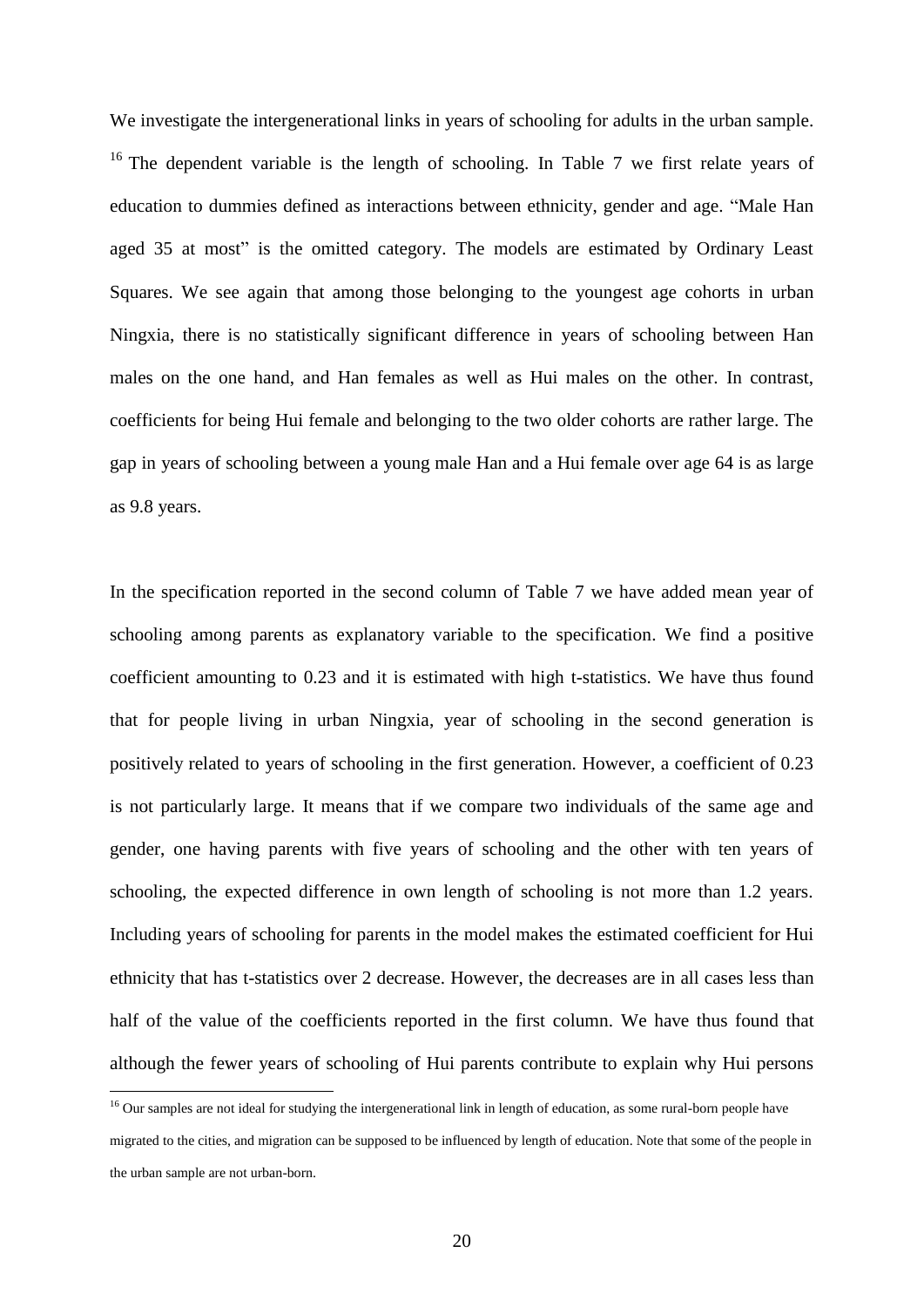have shorter educations than Han, it cannot explain most of the ethnic differences. Other factors must also contribute. For example, education decisions are typically influenced not only by parents, but also by peers and role models often belonging to the same ethnic group.

In the specification reported in the third column we allow the coefficient for parental education to vary across birth cohorts and find an interpretable pattern. Most importantly, the intergenerational relation was strongest in the pre-PRC époque, and lowest but still existing in the generation educated during the Cultural Revolution. This coefficient is only about onethird of the corresponding coefficient for persons educated in pre-PRC China. The period of the Cultural Revolution was thus a period when the link in length of schooling was the weakest. However, it was still positive.<sup>17</sup>

#### **10. Conclusions**

1

In this study we have investigated length of schooling among people belonging to the Hui ethnic group (a Muslim minority), and the Han majority living in Ningxia–Hui autonomous region of China. The analysis is based on surveys collected in 2007 for rural as well as urban areas We have reported substantial ethnic gaps in years of schooling disfavouring Hui adults in rural Ningxia and the older cohorts in urban Ningxia. That Hui on average have shorter educations than the ethnic majority is a phenomenon that has lasted over generations. Years of schooling in the population of Ningxia also differs between rural and urban areas, by gender and not least by when the person was born.

 $17$  In Table A1 in the Appendix we report Gini coefficients for length of schooling in the four rural and urban birth cohorts. The Gini coefficient is an inequality index often used when analysing the distribution of income. It takes values from 0, standing for complete equality, to 1 representing maximum inequality. The table shows that inequality in years of schooling reduced across cohorts, with the exception of that between the two youngest cohorts in urban Ningxia. The table also shows that inequality in years of education is smaller in urban Ningxia than in rural Ningxia.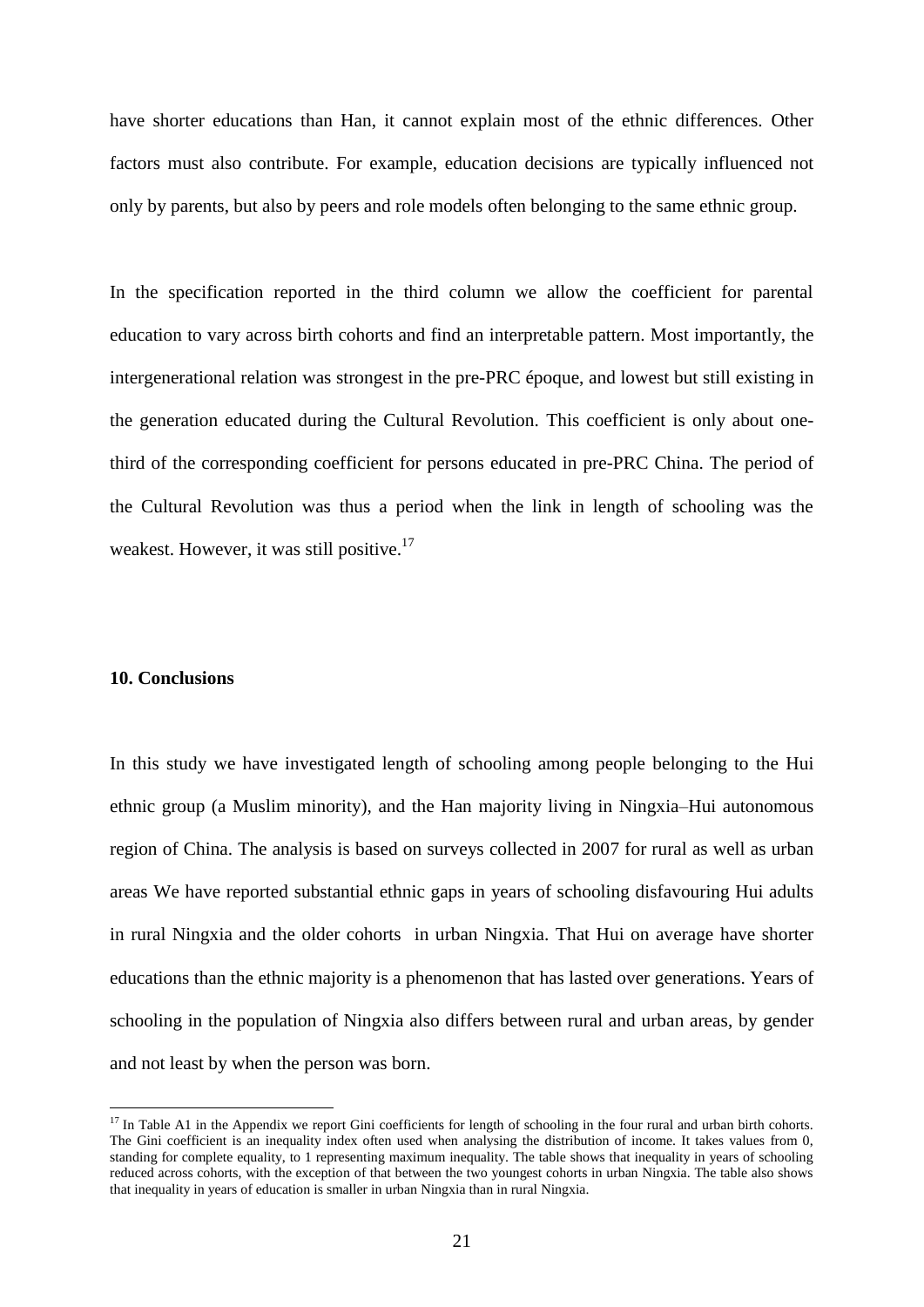China has seen a long period of education expansion which made us hypothesise that ethnic differences in length of education have diminished. Analyses of four birth-cohorts of adults show several equalisations in years of schooling over time. Gender gaps have narrowed and in some cases also ethnic gaps. The latter has been the case in urban Ningxia, However, in rural Ningxia there is actually very little evidence of narrowing ethnic disparities in years of schooling across the birth cohorts of adults.

Why do Hui persons have shorter educations than Han individuals? Our regression analysis shows that among urban-born adults (but not among rural-born adults) is the association between years of schooling and length of schooling weaker among Hui than among Han. Thus Hui have lower incentives than Han to invest in length of schooling, We also reported that rural Hui households on average spend fewer resources on education than rural Han households. An analysis of the intergenerational link in length of education for urban Ningxia showed that length of schooling in one generation is transmitted to the next. We also found that this link became weaker for children attending school after the People's Republic was established. However, this mechanism cannot explain most of the ethnic differences in length of schooling.

From the policy perspective that closing ethnic and gender gaps in years of schooling is desirable, we have reported good as well as bad news. Good news is that ethnic disparities, as well as gender differences in years of schooling, have diminished in urban Ningxia across birth cohorts. In contrast not much of progress has been made in reducing ethnic differences in length of schooling in rural Ningxia. This is in contrast with the achieved decreases in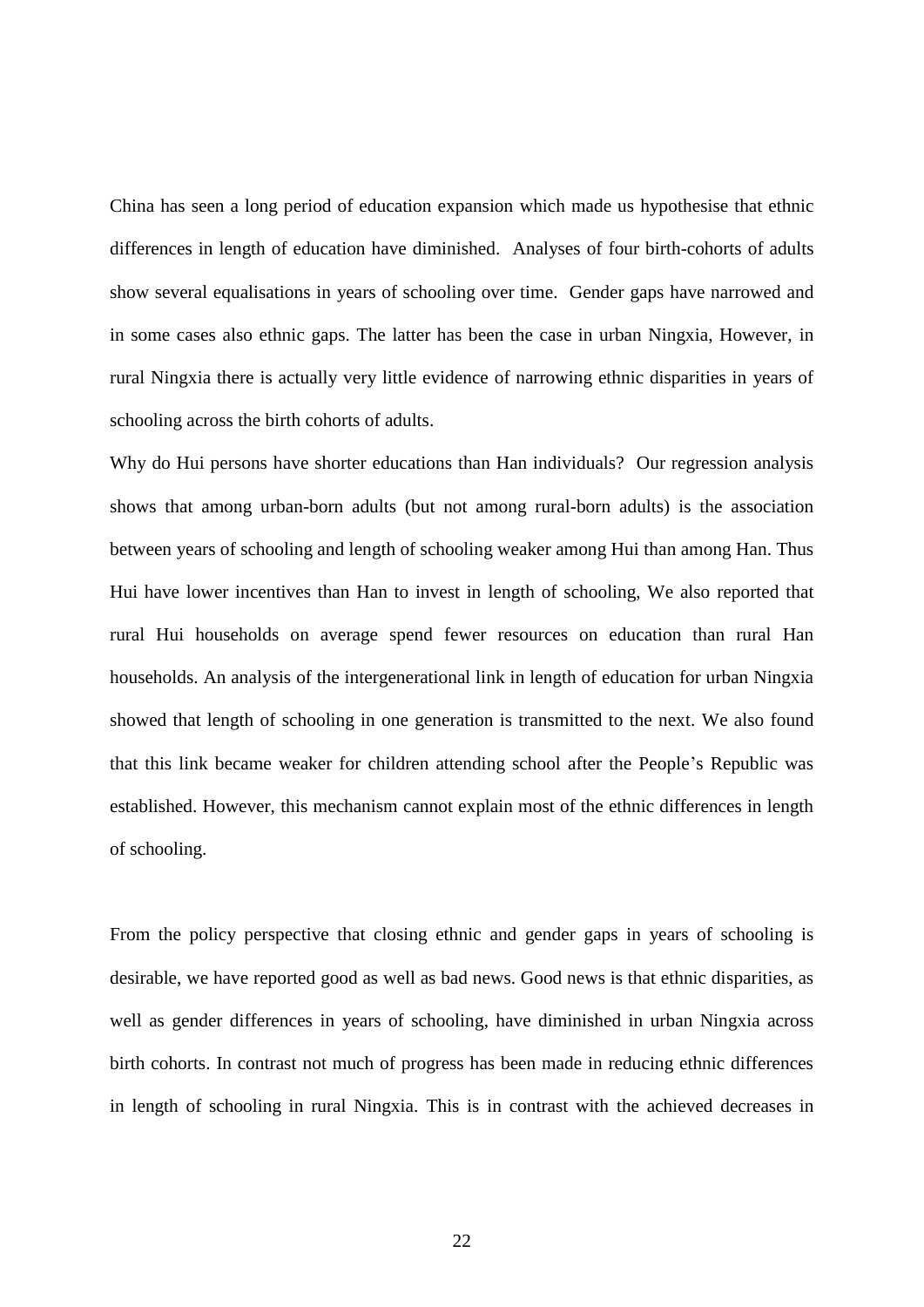gender disparities. It should also be remembered that in rural Ningxia in 2007, almost one in two adult Hui females are illiterate.

We round off by asking: To what extent can our findings for Hui be generalised to China's other Muslim minority groups? The answer, based on computations made for persons aged 25 and older from the 2005 sample census for the larger groups, is that there is a perhaps surprisingly large dispersion in years of schooling across China's ethnic minorities living in rural areas. The education gap in length of schooling between on the one hand, Kazakhs, Uighur and Kyrgyz, and on the other hand Han, is smaller than the gap between Hui and Han. In contrast, rural Salar and rural Dongxian show remarkably short lengths of schooling.<sup>18</sup> In urban China such disparities towards the ethnic majority is considerably smaller.

1

<sup>&</sup>lt;sup>18</sup> The numbers of years of education among adult persons was for rural China: Kazakhs 7.2, Han 6.6, Uighur 6.1, Kyrgyz, 6.0, Hui 4.5, Salar 2.5 and Dongxian 1.5. Estimates for urban China are 11.1 years for Kazak, 10.5 years for Uighur, 10.4 for Han and 9.9 for Hui. There are too few observations among other minorities in the 2005 sample survey to make estimates meaningful. We thank Xiuna Yang for having made the computations.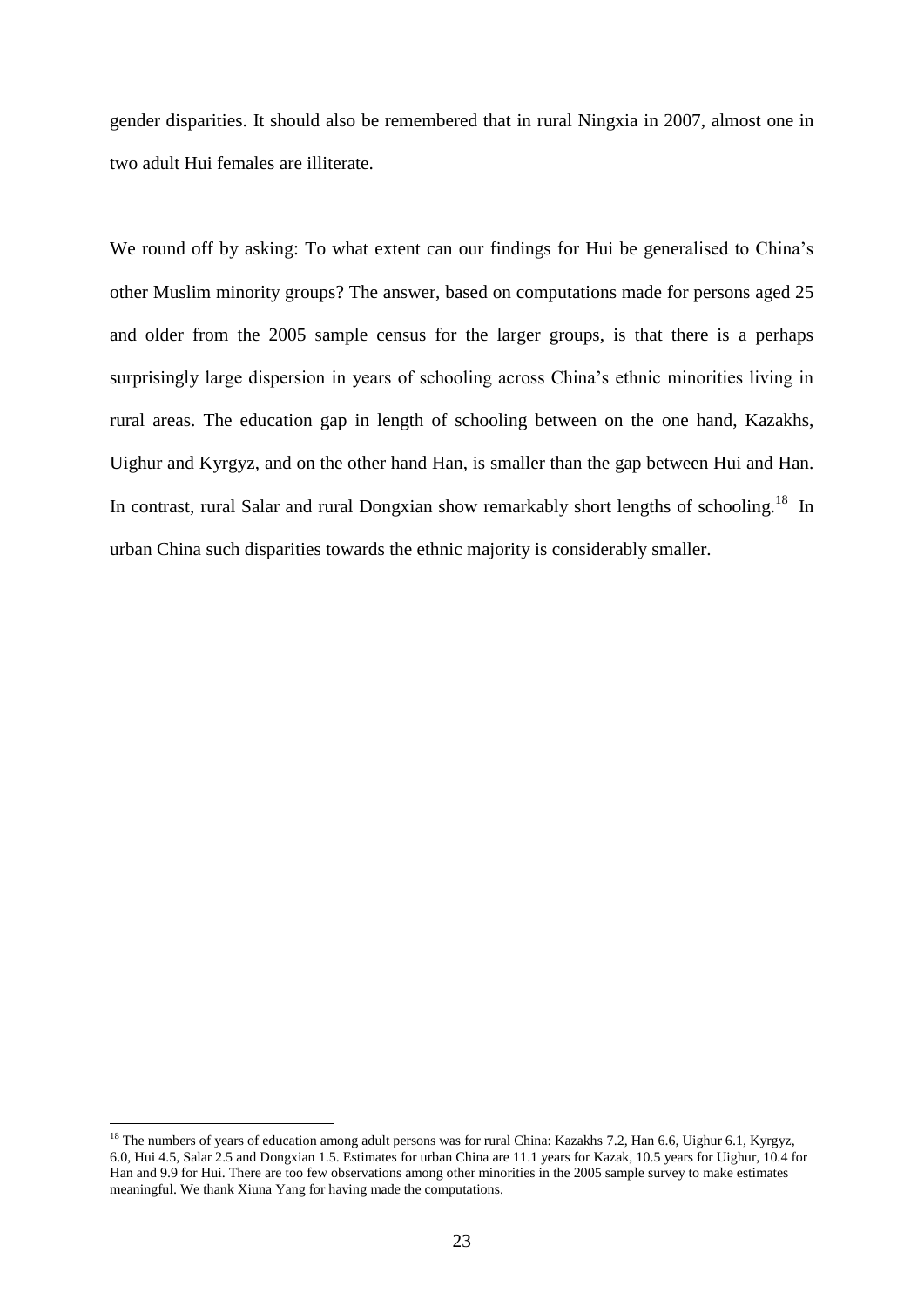#### **References**

Bai, G., Yan, X. and Li, X. (2006) "Multiple Difficulties and Countermeasures on the Development of the Hui Nationalities' Education in Ningxia", Value Engineering, No.10, (In Chinese).

Bhalla, A.S. and Qiu, S. (2006) Poverty and Inequality among Chinese Minorities, London and New York: Routledge.

Chang, H.Y (1987) "The Hui (Muslim) Minority in China: An Historical Overview", Journal of Muslim Minority Affairs, 8, 62- 78.

Chuah, O. (2004) "Muslims in China: The Social and Economic Situation of Hui", Journal of Muslim Minority Affairs, 24, 155-162.

Demurger, S. and Wan, H. (2012) "Payments for Ecological Restoration and Internal Migration in China: The Sloping Land Conversion Program in Ningxia", IZA Journal of Migration, 1:10.

Hannum, E. (1999) "Political Change and the Urban-Rural Gap in Basic Education in China, 1949-1990", Comparative Education Review, 43, 193-211.

Hannum, E. (2002) "Educational Stratification by Ethnicity in China: Enrolment and Attainment in the Early Years" Demography, 39, 95-117.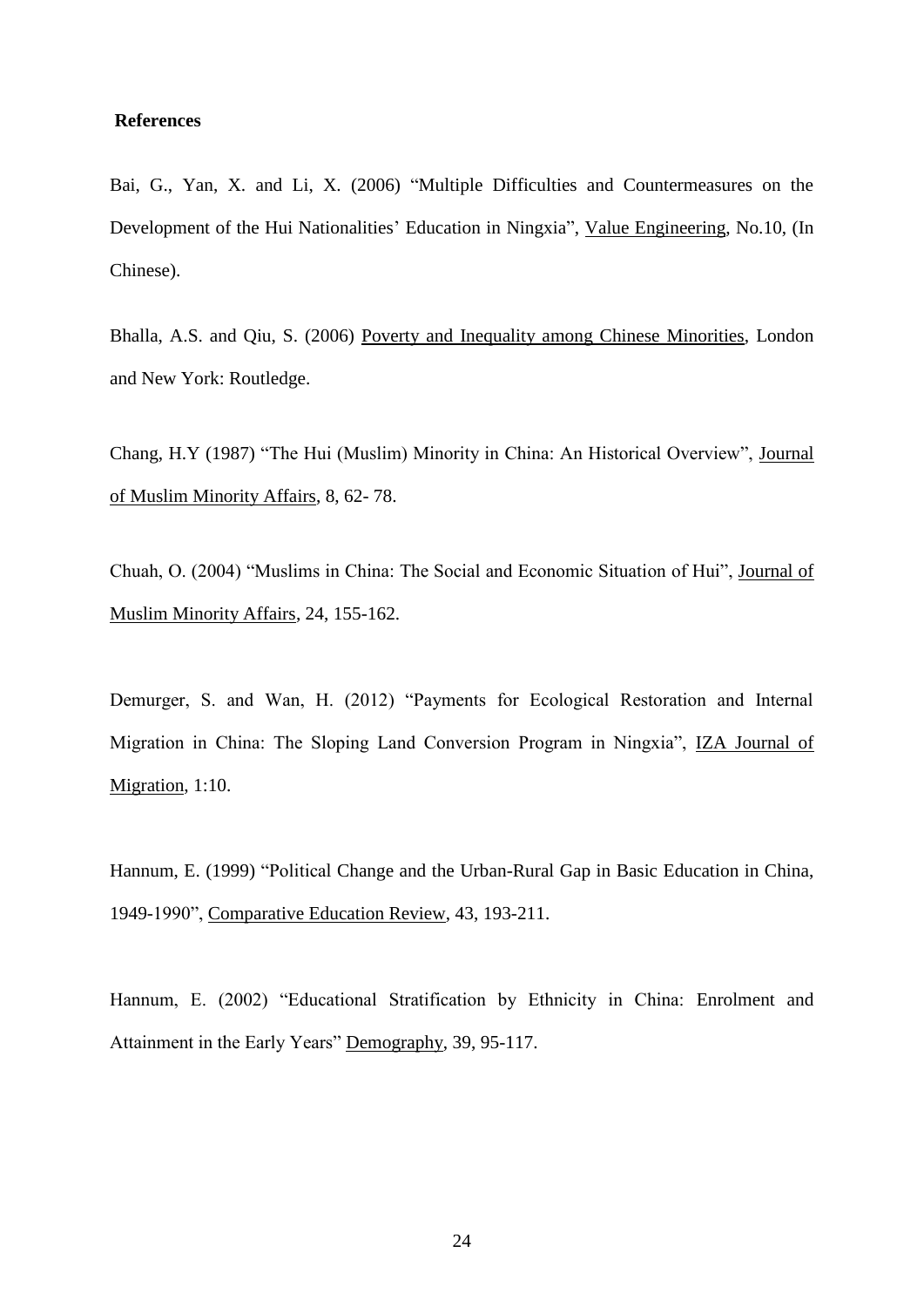Hannum, E., Behrman, J. Wang, M and Liu, J. (2008) "Education in the Reform Era" in Brandt, L. and Rawski, T. (Eds) China's Great Economic Transformation, Cambridge: Cambridge University Press.

Hannum, E. and Wang, M. (2012) "China. A Case Study in Rapid Poverty Reduction" in Hall, G. and Patrinos, H. (Eds) Indigenous Peoples, Poverty and Development. Cambridge: Cambridge University Press.

Hertz, T. Jayasundera, T., Pirano, P., Selcuk, S., Smith, N. and Verashchagina, A. (2007) "The Inheritance of Educational Inequality: Intergenerational Comparisons and Fifty-year Trends", B.E. Journal of Economic Analysis & Policy, 7, Issue 2, Article 10.

Holmlund, H., Lindahl, M. and Plug. E. (2011) "The Causal Effect of Parents' Schooling on Children's Schooling" Journal of Economic Literature, 49, 615-51.

Knight, J., Sicular, T. and Yue, X. (2013) "Educational Inequality in China: The Intergenerational Dimension", In Li, S, Sato, H. and Sicular, T. (eds) Rising Inequality in China. Challenges to a Harmonious Society, Cambridge: Cambridge University Press.

Li S. and Wang Y. (2003) "The Choice Made When Faced with the Dilemma in Hui Nationalities' Education at Present", Researches on the Hui, No.2. (In Chinese)

Li S. and Ding, S. (2013) "An Empirical Analysis of Income Inequality between a Minority and the Majority in Urban China: The Case of Ningxia Hui Autonomous Region", Review of Black Political Economy, 40, 341-355.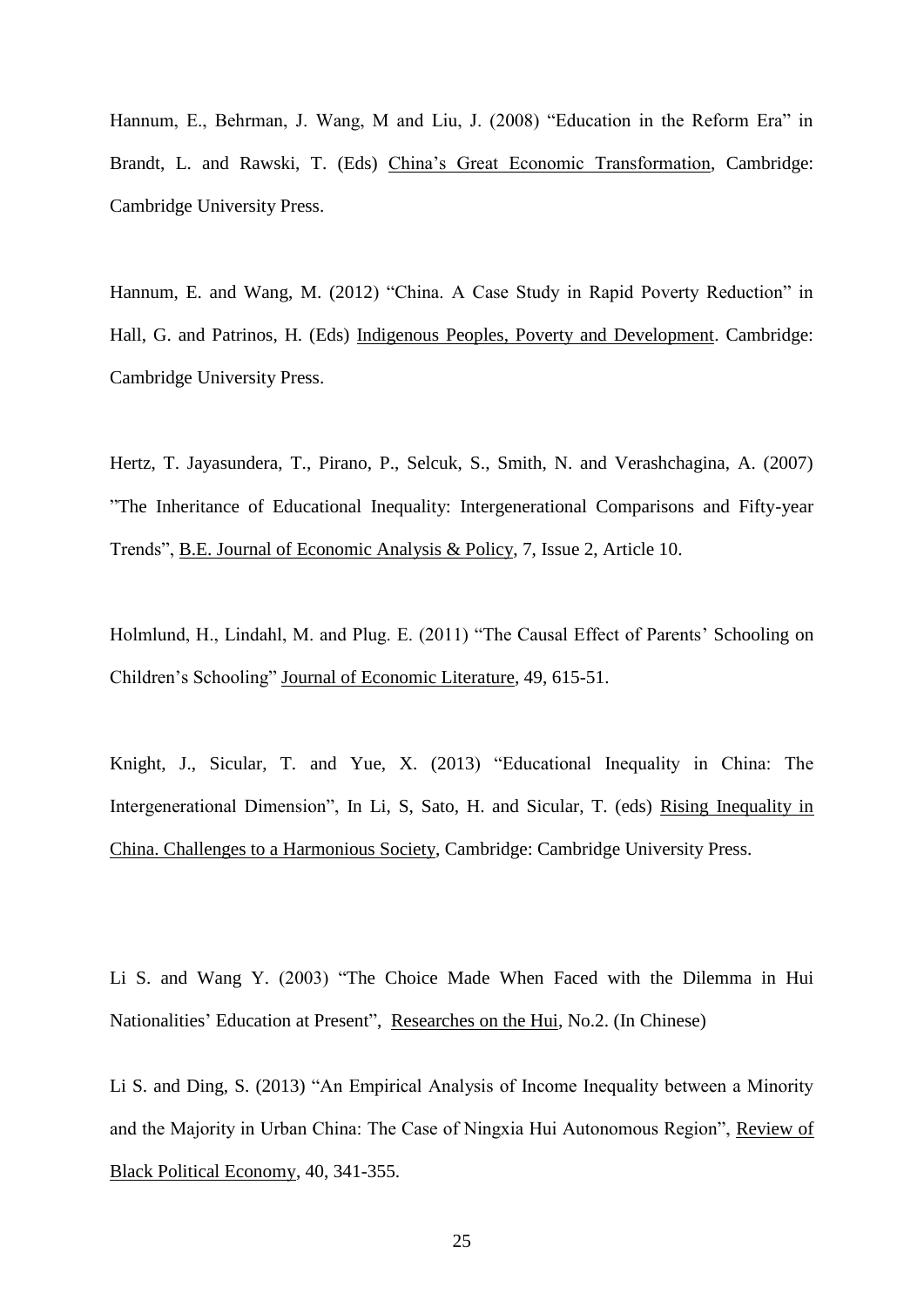Lipman. J. (1997) Familiar Strangers. A History of Muslims in Northwest China, University of Washington Press.

Lu, Y. and Treiman, D. (2008) "The Effect of Sibship Size on Educational Attainment in China: Period Variations", American Sociological Review, 73, 813-834.

Ma, X. (2006) "On Social Changes and Development of Religious Education in Linxia Ningxia Hui Autonomous Region", Journal of the Second North West University for Nationalities, No.4. (In Chinese)

Merkle, R. (2003) "Ningxia's Third Road to Rural Development: Resettlement Schemes as a Last Means to Poverty Reduction?", Journal of Peasant Studies, 30, 160-191.

Matsumoto, M. and Shimbo, A. (2011) "Islamic Education in China. Triple discrimination and the challenge of Hui women's madrasas" pages 85 – 102 in Sakurai, K and Adelkhak, F (editors) The Moral Economy of the Madrasa. Islam and Education Today, Oxton: Routledge.

Ningxia Daily (2012) "Ningxia University Examination Policy in 2012", May 6, <http://www.nxnet.cn/olddate/nxrb/2012-05/16/>

Postiglione, G. (2009) "The Education of Ethnic Minority Groups in China", in Banks, J. Editor, The Routledge International Companion to Multicultural Education, New York and London: Routledge.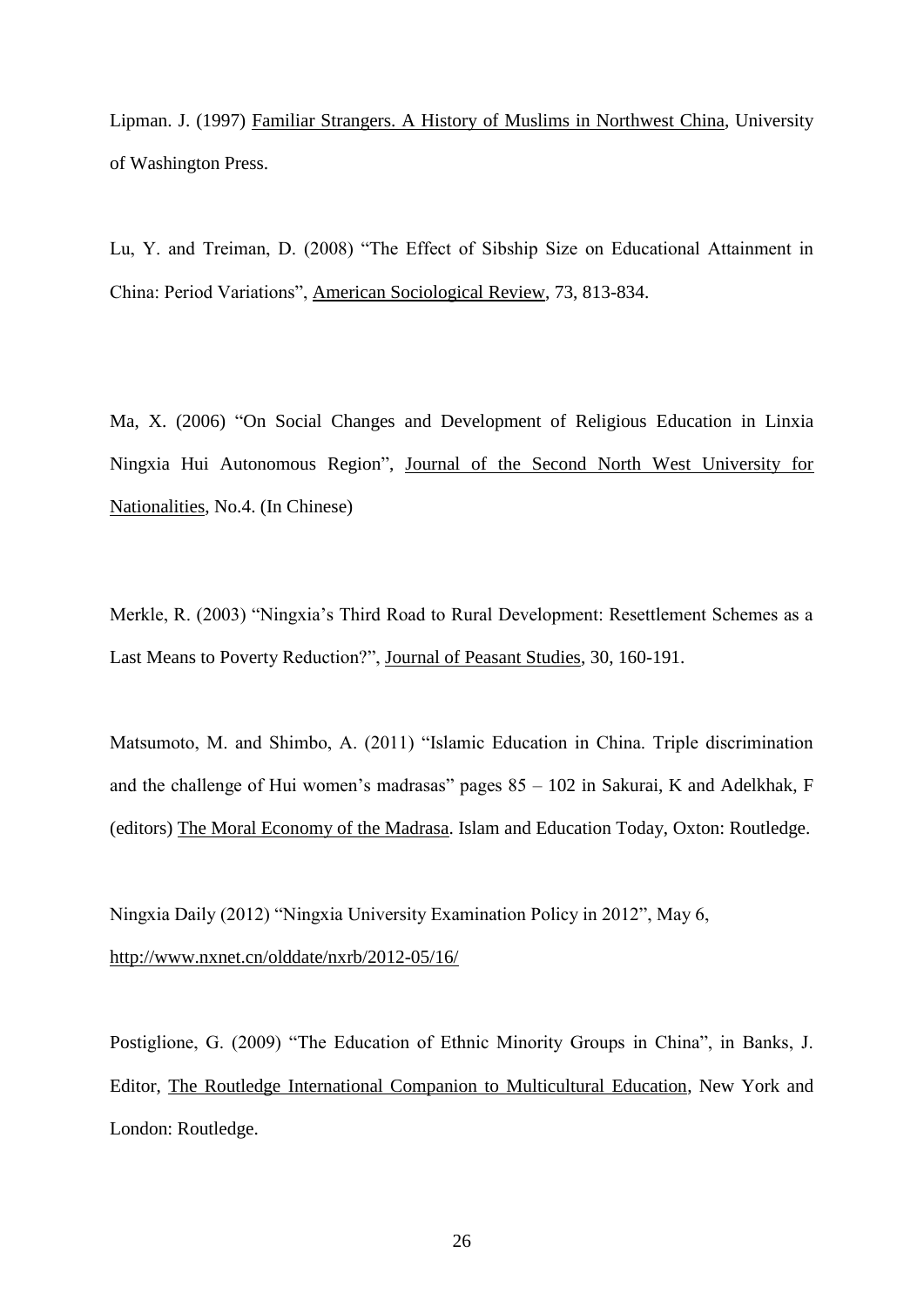Sicular, T. , Yue, X., Gustafsson, B. and Li, S. (2007) "The Urban – Rural Income Gap and Inequality in China", Review of Income and Wealth, 53, 93-126.

Sun B. (2009) "Returns to Education of Different Nationalities: A Comparison of the Han, Tibetan and Hui Nationalities", Journal of Research on Education for Ethnic Minorities, No.5, Vol.20 General No.94. (In Chinese)

Teng, W. and Ma, X. (2009) "Preferential Policies for Ethnic Minorities and Educational Equality in Higher Education in China", in Zhou, M. and Maxwell Hill, A. (Eds) Affirmative Action in China and the U.S.: A Dialogue on Inequality and Minority Education, New York: Pelgrave Macmillan.

United Nations Development Program (2005) Development with Equity, China Human Development Report 2005, China Translation & Publishing Company.

Wang, T. (2007) "Preferential Policies for Ethnic Minority Students in China's College/University Admission", Asian Ethnicity, 8, 149-163.

Zhang, L., Tu, Q., Mol, P.J. (2008) "Paying for Environmental Services: The Sloping Land Conversion Program in Ningxia Autonomous Region of China", China & World Economy, 16, 66-82.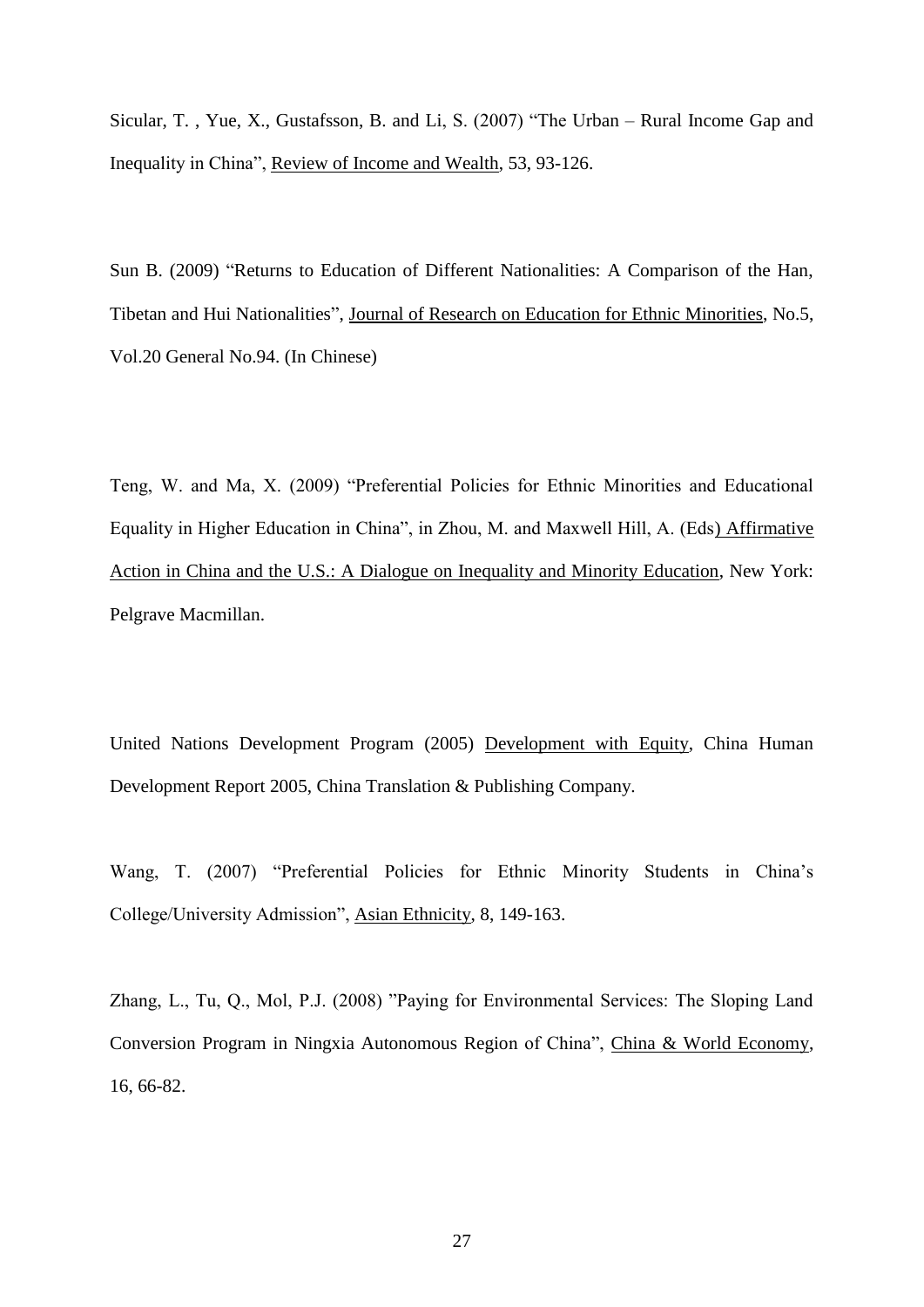Zhang, X. (2007) Ethnicity and Urban Life in China. A comparative study of Hui Muslims and Han Chinese, London and New York: Routledge.

Zang, X. (2008) "Market Reform and Han-Muslim Variation in Employment in the Chinese State Sector in a Chinese City", World Development, 36, 2341-2352.

Whyte, M. K. (Ed) One Country, Two Societies. Rural-Urban Inequality in Contemporary China, Cambridge Mass: Harvard University Press.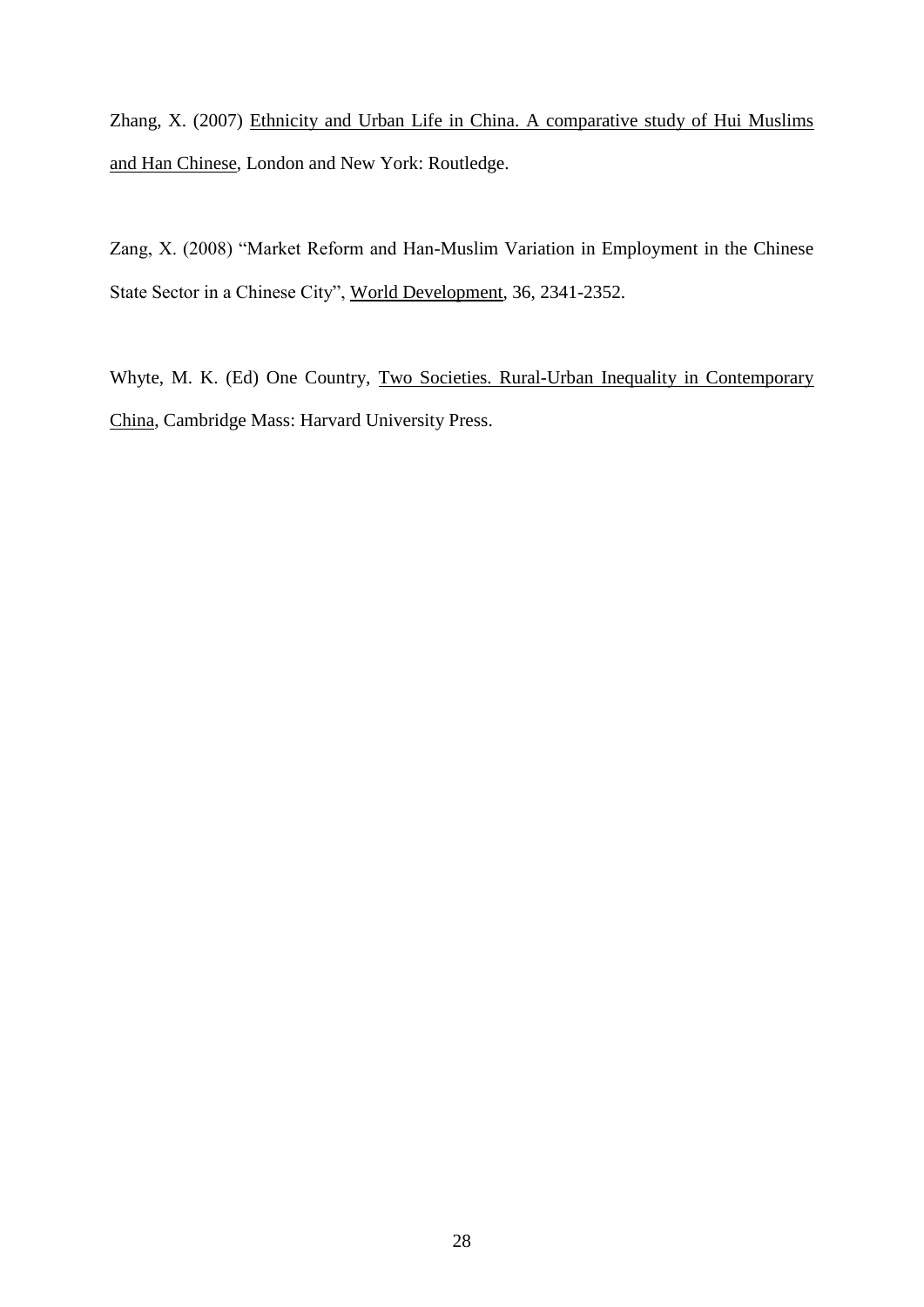#### **Table 1**

**Descriptive statistics on Han and Hui persons in urban and rural Ningxia** 

|                              | <b>Rural Ningxia</b> |        | <b>Urban Ningxia</b> |       |
|------------------------------|----------------------|--------|----------------------|-------|
|                              | Han                  | Hui    | Han                  | Hui   |
| Proportion                   | 26.79                | 34.22  | 22.79                | 32.91 |
| 18.<br>under                 |                      |        |                      |       |
| Percent                      |                      |        |                      |       |
| Proportion $18 - 63.43$      |                      | 58.96  | 63.56                | 47.70 |
| 55 (females) /               |                      |        |                      |       |
| 60<br>males                  |                      |        |                      |       |
| Percent                      |                      |        |                      |       |
| Proportion over              | 9.78                 | 6.82   | 13.65                | 19.39 |
| 55 (females) 60              |                      |        |                      |       |
| (males)                      |                      |        |                      |       |
| Average age of 32.25         |                      | 28.51  | 35.51                | 29.29 |
| individual                   |                      |        |                      |       |
| (years)                      |                      |        |                      |       |
| Average                      | 4.35                 | 4.90   | 2.88                 | 3.58  |
| household size               |                      |        |                      |       |
| (persons)                    |                      |        |                      |       |
| Percentage                   | 100                  | 100    | 52.88                | 46.15 |
| adults that<br>are           |                      |        |                      |       |
| rural born                   |                      |        |                      |       |
| Percentage<br>adults married | 75.85                | 80.20  | 87.55                | 86.69 |
|                              | 99.71                | 99.83  | 96.58                | 95.44 |
| Percentage<br>endogamy       |                      |        |                      |       |
| among couples                |                      |        |                      |       |
| Percentage                   | of 22.63             | 100.00 | 14.35                | 93.47 |
| adult                        |                      |        |                      |       |
| respondents that             |                      |        |                      |       |
| indicate they are            |                      |        |                      |       |
| religious                    |                      |        |                      |       |
| (Buddhism,                   |                      |        |                      |       |
| Islam)                       |                      |        |                      |       |
| Percent of adults 5.86       |                      | 5.45   | 20.98                | 19.33 |
| <b>CPC</b><br>that<br>are    |                      |        |                      |       |
| members                      |                      |        |                      |       |
| Number                       | of 2 2 6 8           | 1486   | 1 3 0 1              | 481   |
| observations                 |                      |        |                      |       |

Source: Ningxia Household Income Survey

Note: There is a large non-response in the question on ethnicity among three best friends as answers were obtained by 555 / 556 Han / Hui respondents in rural areas and by 1509/625 Han/Hui in urban areas. The question of endogamy was answered by 1715 / 1176 Han/Hui in the rural sample and 1139 / 417 Han/Hui in the urban sample The question on religion was answered by 2721 /2050 Han/Hui in the rural sample and 1531 / 680 Han/Hui in the urban sample.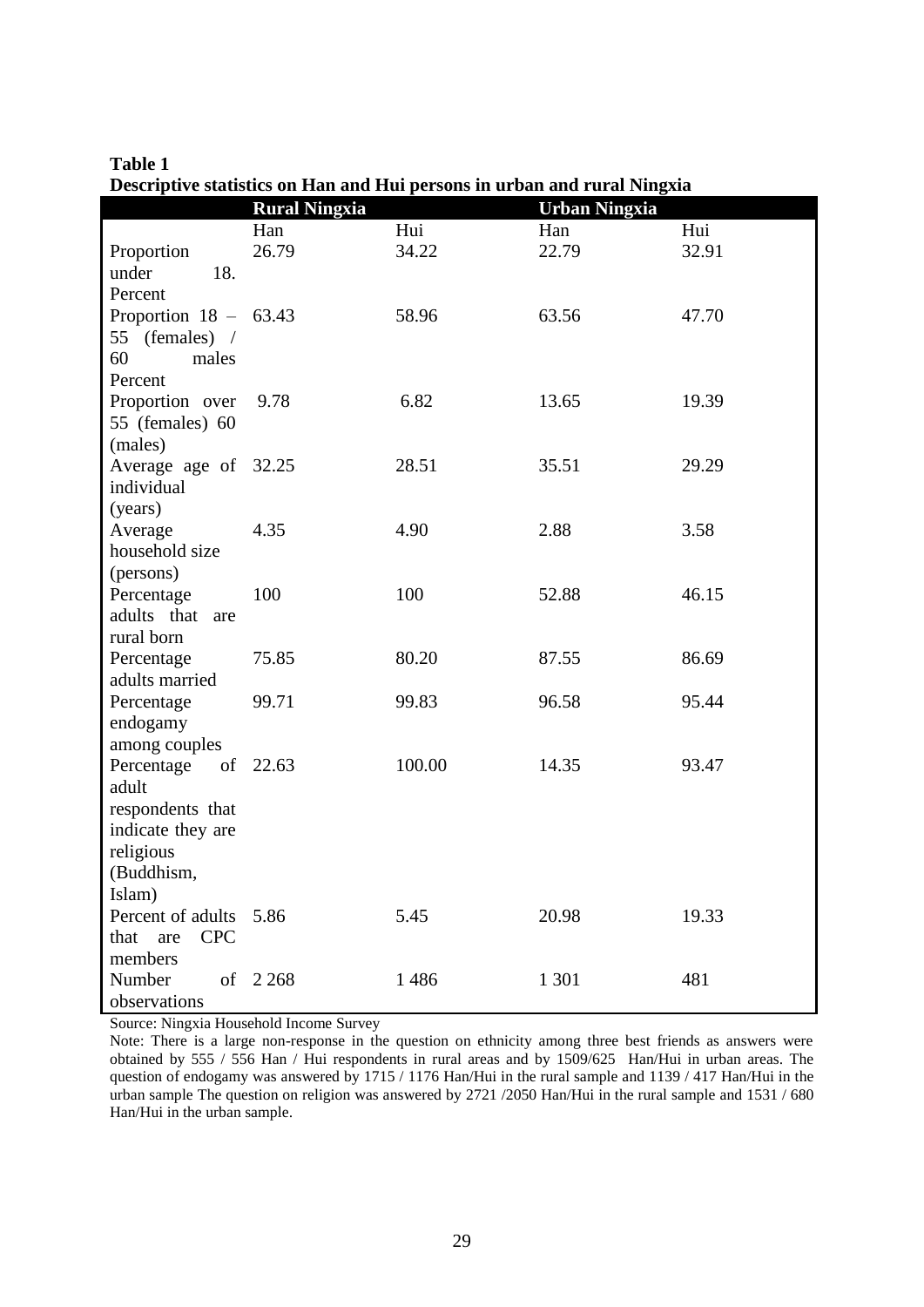|                         | o<br><b>Rural Ningxia</b> | o       |            |         | o<br><b>Urban Ningxia</b> |         |       |         |
|-------------------------|---------------------------|---------|------------|---------|---------------------------|---------|-------|---------|
|                         | Han                       |         | Hui        |         | Han                       |         | Hui   |         |
|                         | Males                     | Females | Males      | Females | Males                     | Females | Males | Females |
|                         |                           |         | Percentage |         |                           |         |       |         |
| University<br>and above | 1.77                      | 1.67    | 1.17       | 0.85    | 12.32                     | 6.21    | 12.23 | 9.02    |
| College                 | 1.27                      | 1.30    | 1.56       | 0.71    | 19.19                     | 17.12   | 23.21 | 15.16   |
| Senior                  | 16.80                     | 9.80    | 11.12      | 4.64    | 36.20                     | 33.19   | 25.74 | 20.09   |
| middle<br>school        |                           |         |            |         |                           |         |       |         |
| Junior                  | 45.35                     | 34.04   | 34.15      | 19.30   | 25.74                     | 27.88   | 27.43 | 23.36   |
| middle<br>school        |                           |         |            |         |                           |         |       |         |
| Primary                 | 23.56                     | 25.42   | 33.51      | 29.58   | 4.99                      | 8.03    | 10.55 | 13.93   |
| school                  |                           |         |            |         |                           |         |       |         |
| Illiterate              | 11.23                     | 28.77   | 18.37      | 44.79   | 1.56                      | 7.58    | 0.84  | 18.44   |
| of<br>Years             | 6.99                      | 5.28    | 5.58       | 3.51    | 11.08                     | 9.93    | 11.12 | 8.50    |
| schooling               |                           |         |            |         |                           |         |       |         |
| Number<br>of            |                           |         |            |         |                           |         |       |         |
| observations            |                           |         |            |         |                           |         |       |         |
| <b>Adults</b>           | 1185                      | 1083    | 774        | 712     | 637                       | 659     | 244   | 246     |

**Table 2 Years of schooling among adult Han and Hui in rural and urban Ningxia** 

Source: Ningxia Household Income Survey

#### **Table 3**

### **Years of schooling and education attainment among adults and parents in rural and urban Ningxia**

|               | <b>Rural Ningxia</b> |                |            |         | <b>Urban Ningxia</b> |                |       |                |
|---------------|----------------------|----------------|------------|---------|----------------------|----------------|-------|----------------|
|               | Han                  |                | Hui        |         | Han                  |                | Hui   |                |
|               | Males                | <b>Females</b> | Males      | Females | Males                | <b>Females</b> | Males | <b>Females</b> |
|               |                      |                | Percentage |         |                      |                |       |                |
| Adults years  | 6.99                 | 5.28           | 5.58       | 3.51    | 11.08                | 9.93           | 11.12 | 8.50           |
| of schooling  |                      |                |            |         |                      |                |       |                |
| Parent's      | 3.23                 | 2.98           | 2.16       | 1.89    | 4.50                 | 4.89           | 3.83  | 3.54           |
| of<br>years   |                      |                |            |         |                      |                |       |                |
| schooling     |                      |                |            |         |                      |                |       |                |
| of<br>Number  |                      |                |            |         |                      |                |       |                |
| observations  |                      |                |            |         |                      |                |       |                |
| <b>Adults</b> | 1185                 | 1083           | 774        | 712     | 637                  | 659            | 244   | 246            |
| of<br>Parents | 804                  | 559            | 528        | 364     | 620                  | 626            | 232   | 244            |
| adult         |                      |                |            |         |                      |                |       |                |

Source: Ningxia Household Income Survey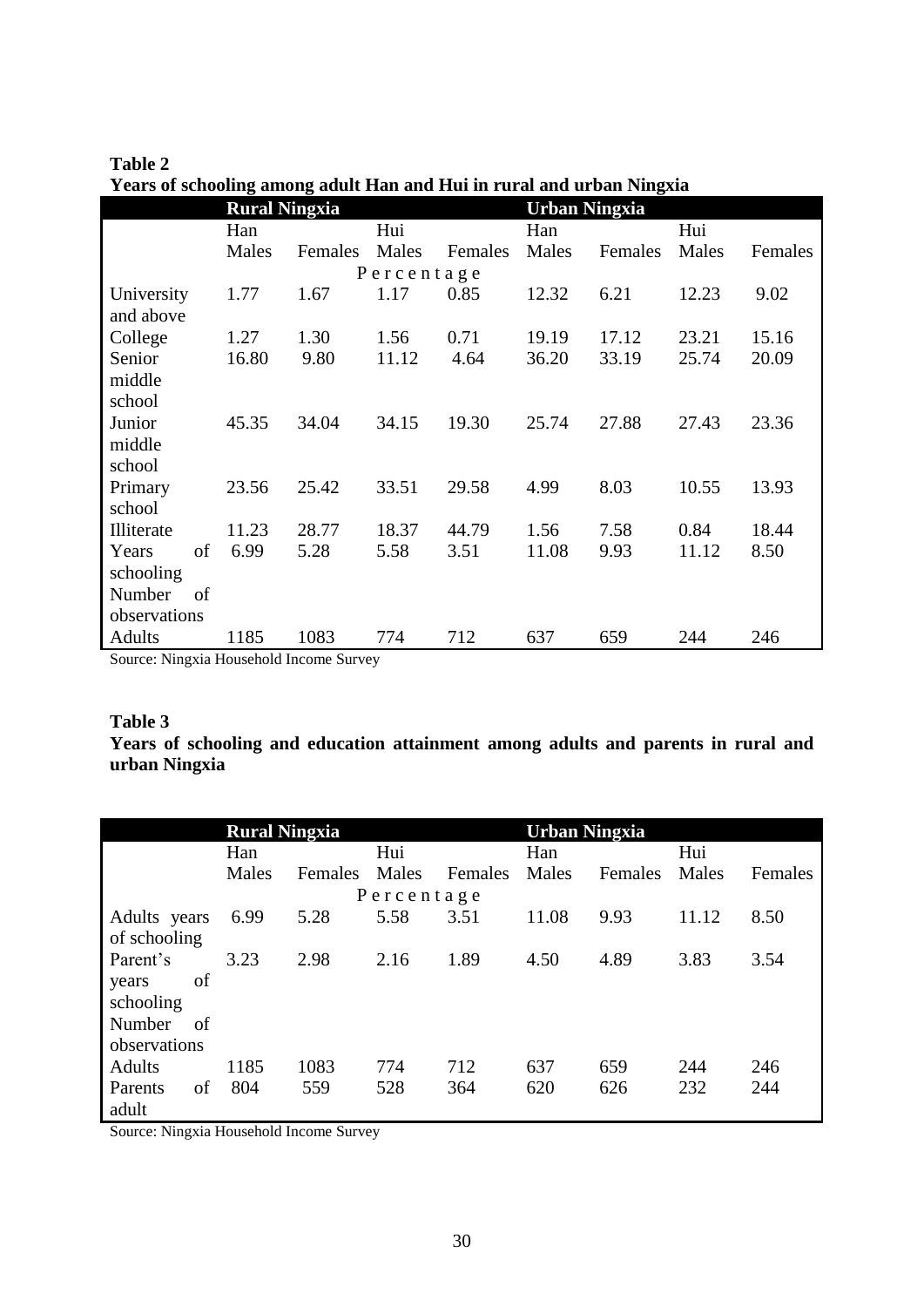### **Table 4**

**School attendance rates among teenagers and education expenditures among rural and urban households in rural and urban Ningxia**

|                                                                                                                                    | <b>Rural Ningxia</b> |         |            |         | <b>Urban Ningxia</b> |         |           |         |
|------------------------------------------------------------------------------------------------------------------------------------|----------------------|---------|------------|---------|----------------------|---------|-----------|---------|
|                                                                                                                                    | Han                  |         | Hui        |         | Han                  |         | Hui       |         |
|                                                                                                                                    | Males                | Females | Males      | Females | Males                | Females | Males     | Females |
|                                                                                                                                    |                      |         | Percentage |         |                      |         |           |         |
| Percentage<br>of teenagers<br>(persons)<br>aged 10 to<br>17) in school                                                             | 89.34                | 92.47   | 76.92      | 73.45   | 100.00               | 100.00  | 100.00    | 98.21   |
| Household<br>educational<br>expenditures,<br>households<br>with children<br>less<br>(person<br>than<br>14<br>years),<br><b>RMB</b> | 930.73               |         | 555.18     |         | N A                  |         | N A       |         |
| percent 4.69<br>As<br>of<br>total<br>consumption<br>Number<br><sub>of</sub><br>observations                                        |                      |         | 3.22       |         | N A                  |         | N A       |         |
| Teenagers<br>Households<br>with children                                                                                           | 272<br>716           | 239     | 225<br>417 | 231     | 103<br>584           | 117     | 84<br>203 | 56      |

Source: Ningxia Household Income Survey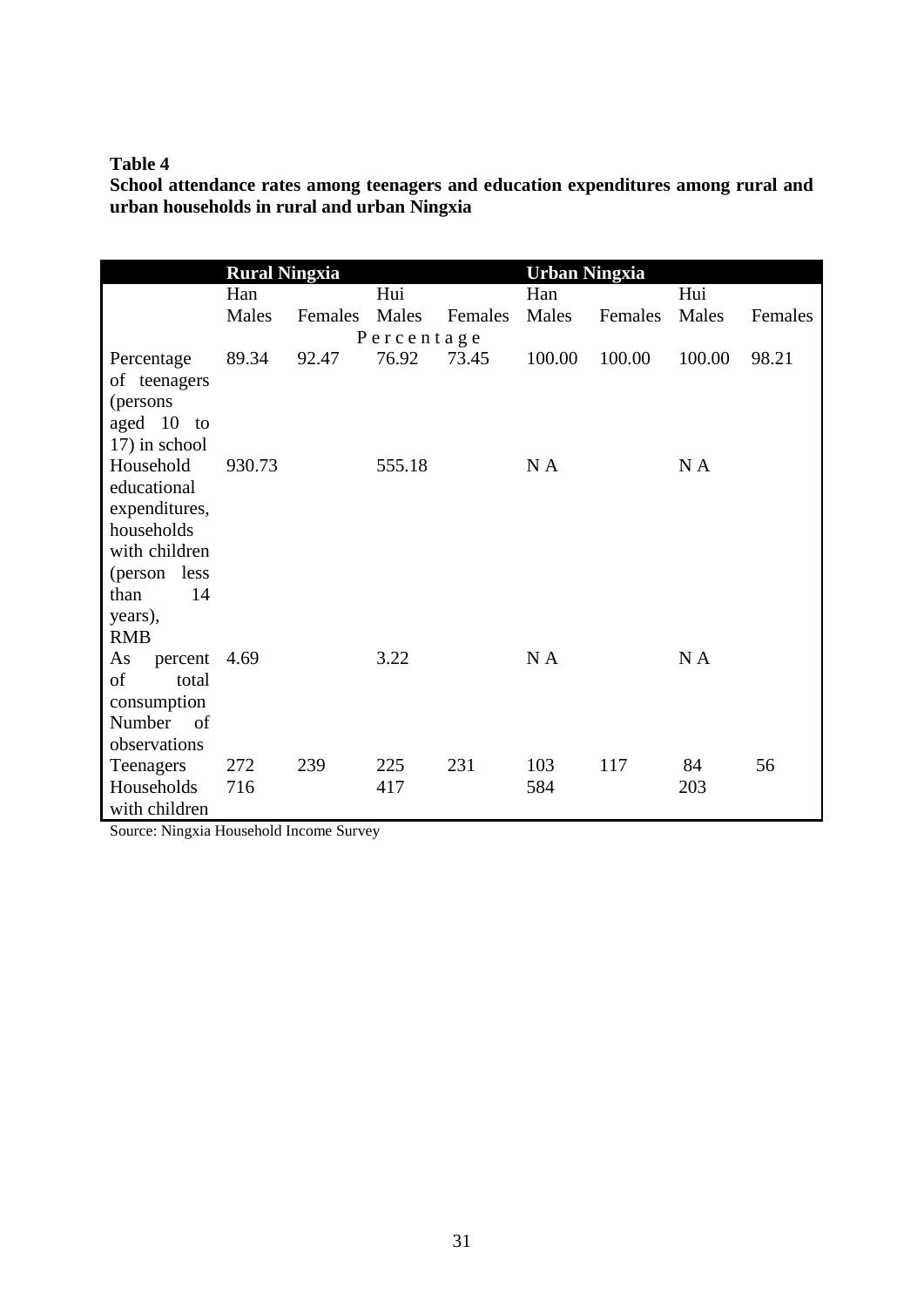### **Table 5**

# **The association between on one hand years of education among Han and Hui and per capita household income**

|                           | Coefficient   | T-value |  |  |  |  |  |
|---------------------------|---------------|---------|--|--|--|--|--|
| Age                       | $72.96***$    | 15.55   |  |  |  |  |  |
| <b>Education year*Han</b> | 405.33***     | 24.84   |  |  |  |  |  |
| <b>Education year*Hui</b> | 395.36***     | 17.86   |  |  |  |  |  |
| Constant                  | $-1050.09***$ | $-4.10$ |  |  |  |  |  |
| Adj R-squared             | 0.13          |         |  |  |  |  |  |
| Number of observations    | 4686          |         |  |  |  |  |  |

### a. Sample of rural-born adults aged at least 18 years

# b. Sample of urban-born people aged at least 18 years

|                           | Coefficient | T-value |
|---------------------------|-------------|---------|
| Age                       | $100.88***$ | 7.40    |
| <b>Education year*Han</b> | 488.05***   | 10.39   |
| <b>Education year*Hui</b> | 395.41***   | 7.71    |
| Constant                  | 135.23      | 0.16    |
| Adj R-squared             | 0.13        |         |
| Number of observations    | 890         |         |

Source: Authors' estimate based on Ningxia Household Income Survey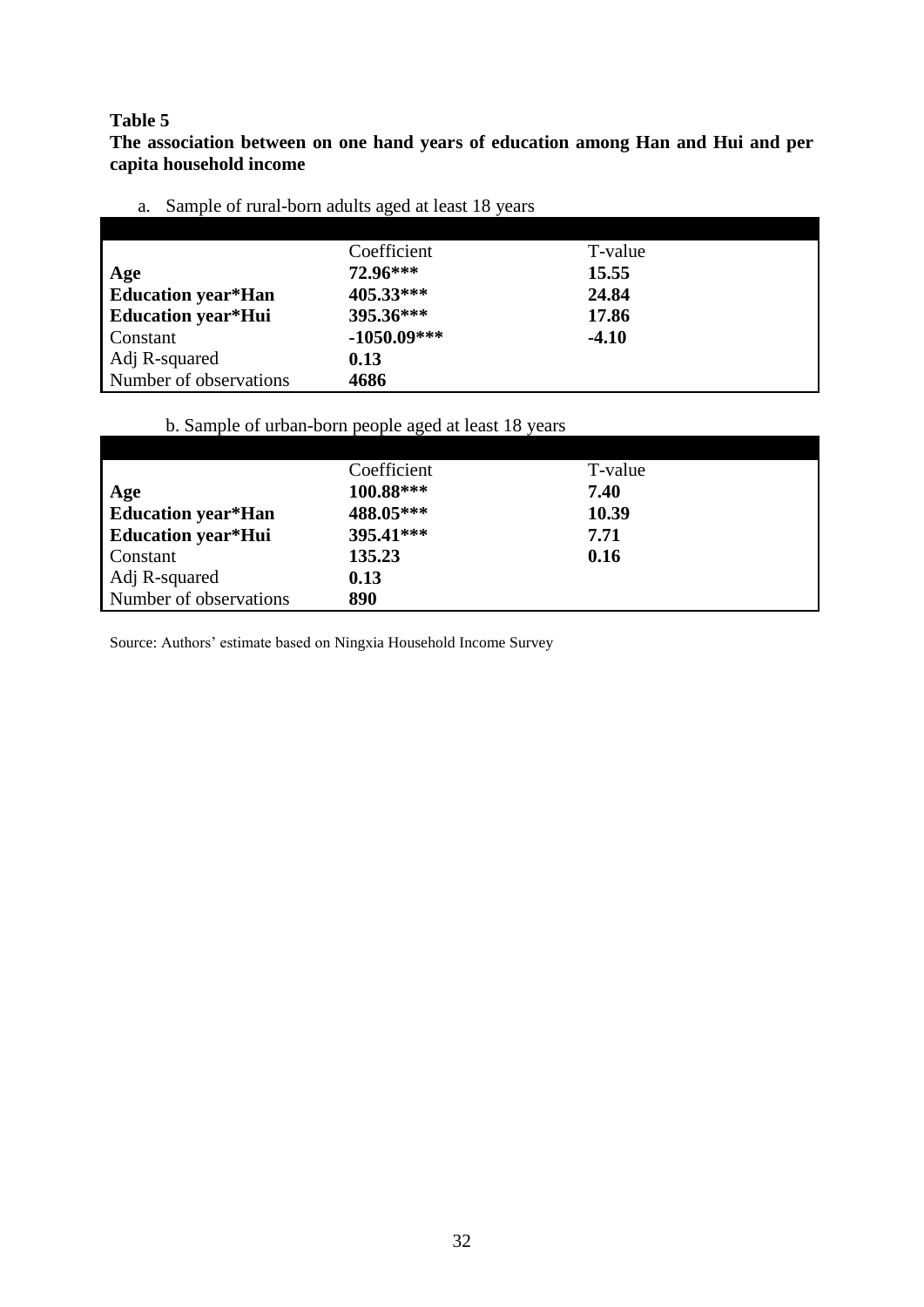### **Table 6 Education expenditure functions rural Ningxia**

|                                                | <b>Coefficient</b> | <b>T-value</b> | <b>Coefficient</b> | <b>T-value</b> |
|------------------------------------------------|--------------------|----------------|--------------------|----------------|
| Number of persons aged under 6                 | $-231.28**$        | $-2.27$        | $-230.27***$       | $-2.26$        |
| Number of persons aged 13-15                   | 78.88              | 0.83           | 76.77              | 0.81           |
| Number of persons aged 16-18                   | 549.86***          | 5.97           | 552.63***          | 6.00           |
| Number persons aged over 18 and being students | 1365.05***         | 9.49           | 1362.74***         | 9.47           |
| No children family dummy                       | -48.06             | $-0.29$        | $-37.50$           | $-0.22$        |
| Hui household dummy                            | $-336.72***$       | $-3.17$        | $-332.82***$       | $-3.13$        |
| Parental education year                        |                    |                | 6.72               | 1.04           |
| Constant                                       | 638.90***          | 5.62           | 608.78***          | 5.19           |
| Adj R-squared                                  | 0.15               |                | 0.14               |                |
| Number of observations                         | 1133               |                | 1133               |                |

Source: Authors' estimate based on Ningxia Household Income Survey Note: This regression is based on household data. The definition of children is those aged 14 and under. The omitted age category is for those aged 7 to 12 (primary school students)

# **Table 7 Length of education functions urban Ningxia**

|                                     | <b>Coefficient</b> | T-       | <b>Coefficient</b> | T-       | <b>Coefficient</b> | T-       |
|-------------------------------------|--------------------|----------|--------------------|----------|--------------------|----------|
|                                     |                    | value    |                    | value    |                    | value    |
| Male* Hui*64 and over               | $-5.42$            | $-5.35$  | $-4.33$            | $-4.35$  | $-4.53$            | -4.47    |
| Male*Han*64 and over                | $-2.97$            | $-5.89$  | $-2.00$            | $-4.00$  | $-2.33$            | $-4.21$  |
| Female*Hui*64 and over              | $-9.77$            | $-9.30$  | $-8.62$            | $-8.36$  | $-8.77$            | $-8.39$  |
| Female*Han*64 and over              | $-7.11$            | $-13.04$ | $-6.17$            | $-11.42$ | $-6.53$            | $-11.01$ |
| Male* Hui *48-63                    | $-2.60$            | $-3.94$  | $-1.74$            | $-2.67$  | $-1.66$            | $-2.43$  |
| Male *Han*48-63                     | $-1.82$            | $-4.53$  | $-1.11$            | $-2.77$  | $-1.04$            | $-2.22$  |
| Female*Hui*48-63                    | $-7.36$            | $-11.28$ | $-6.29$            | $-9.73$  | $-6.20$            | $-9.25$  |
| Female *Han*48-63                   | $-4.05$            | $-10.25$ | $-3.36$            | $-8.57$  | $-3.29$            | $-7.11$  |
| Male*Hui* 37-47                     | $-0.12$            | $-0.25$  | 0.66               | 1.42     | 0.96               | 1.88     |
| Male*Han*37-47                      | $-0.36$            | $-1.04$  | 0.05               | 0.15     | 0.46               | 1.09     |
| Female*Hui*37-47                    | $-2.76$            | $-5.46$  | $-2.05$            | $-4.11$  | $-1.73$            | $-3.20$  |
| Female*Han*37-47                    | $-1.08$            | $-3.10$  | $-0.75$            | $-2.21$  | $-0.32$            | $-0.75$  |
| Male $*$ Hui $*$ -36                | 0.02               | 0.04     | 0.19               | 0.45     | 0.20               | 0.47     |
| Female* Hui*' -36                   | $-1.79$            | $-4.34$  | $-1.38$            | $-3.42$  | $-1.35$            | $-3.35$  |
| Female* Han *-36                    | $-0.15$            | $-0.43$  | $-0.15$            | $-0.45$  | $-0.15$            | $-0.46$  |
| Mean years of schooling of parents  |                    |          | 0.23               | 9.70     |                    |          |
| 64 and over * Mean years of         |                    |          |                    |          | 0.46               | 4.91     |
| schooling parents                   |                    |          |                    |          |                    |          |
| $48 - 63$ * mean years of schooling |                    |          |                    |          | 0.24               | 4.40     |
| parents                             |                    |          |                    |          |                    |          |
| $37 - 47$ * mean years of schooling |                    |          |                    |          | 0.1569             | 3.99     |
| - 36 * mean years of schooling      |                    |          |                    |          | 0.2440             | 7.03     |
| parents                             |                    |          |                    |          |                    |          |
| Constant                            | 11.85              | 48.67    | 10.46              | 37.67    | 10.35              | 33.31    |
| Adj R-squared                       | 0.22               |          | 0.26               |          | 0.26               |          |
| Number of observations              | 1781               |          | 1781               |          | 1781               |          |

Source: Authors' estimate based on Ningxia Household Income Survey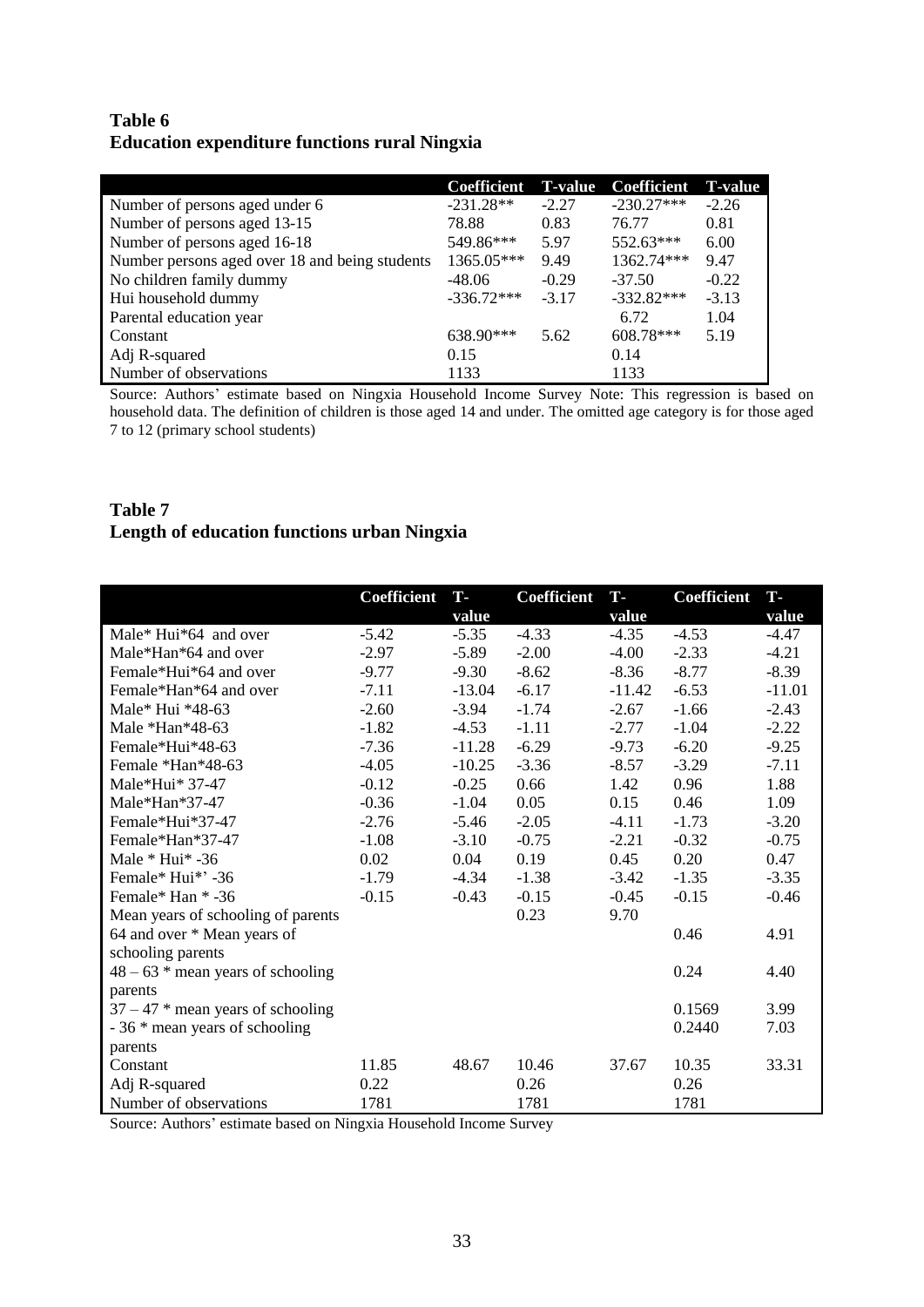

**Figure 1 Average years of schooling in rural Ningxia 2006 by birth cohort, gender and ethnicity**

Source: Table A1.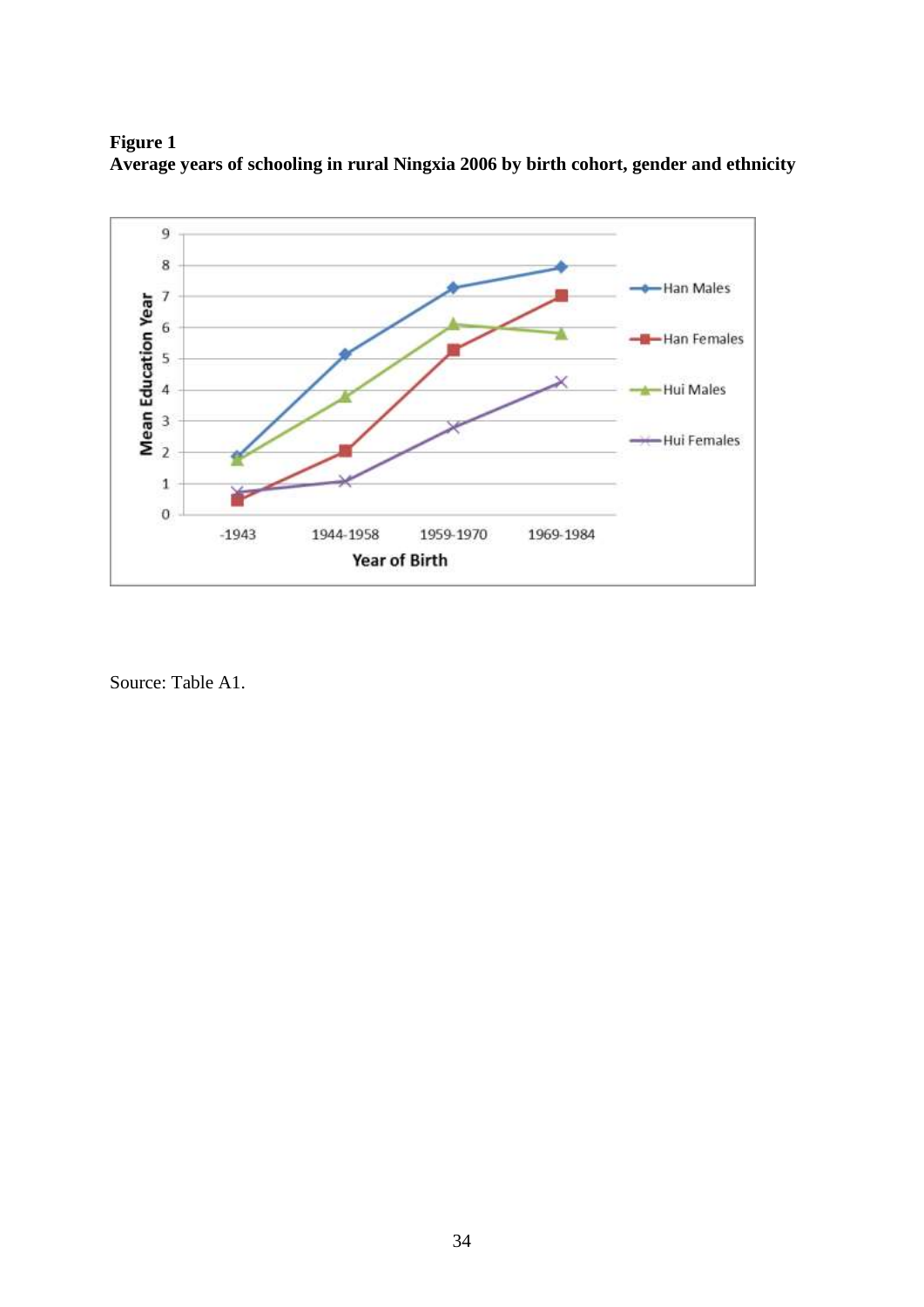# **Figure 2 Ethnicity gaps in years of schooling in rural Ningxia by birth cohort** Average years of schooling among Hui as percent of average length of schooling among Han

90% 80% Hui Education as 70% Percent of Han 60% **Education for** Males 50% 40% 30% Hui Education as Percent of Han 20% **Education for** 10% Females 0% 1944-1958 1959-1970 1969-1984 Year of Birth

Source: Table A1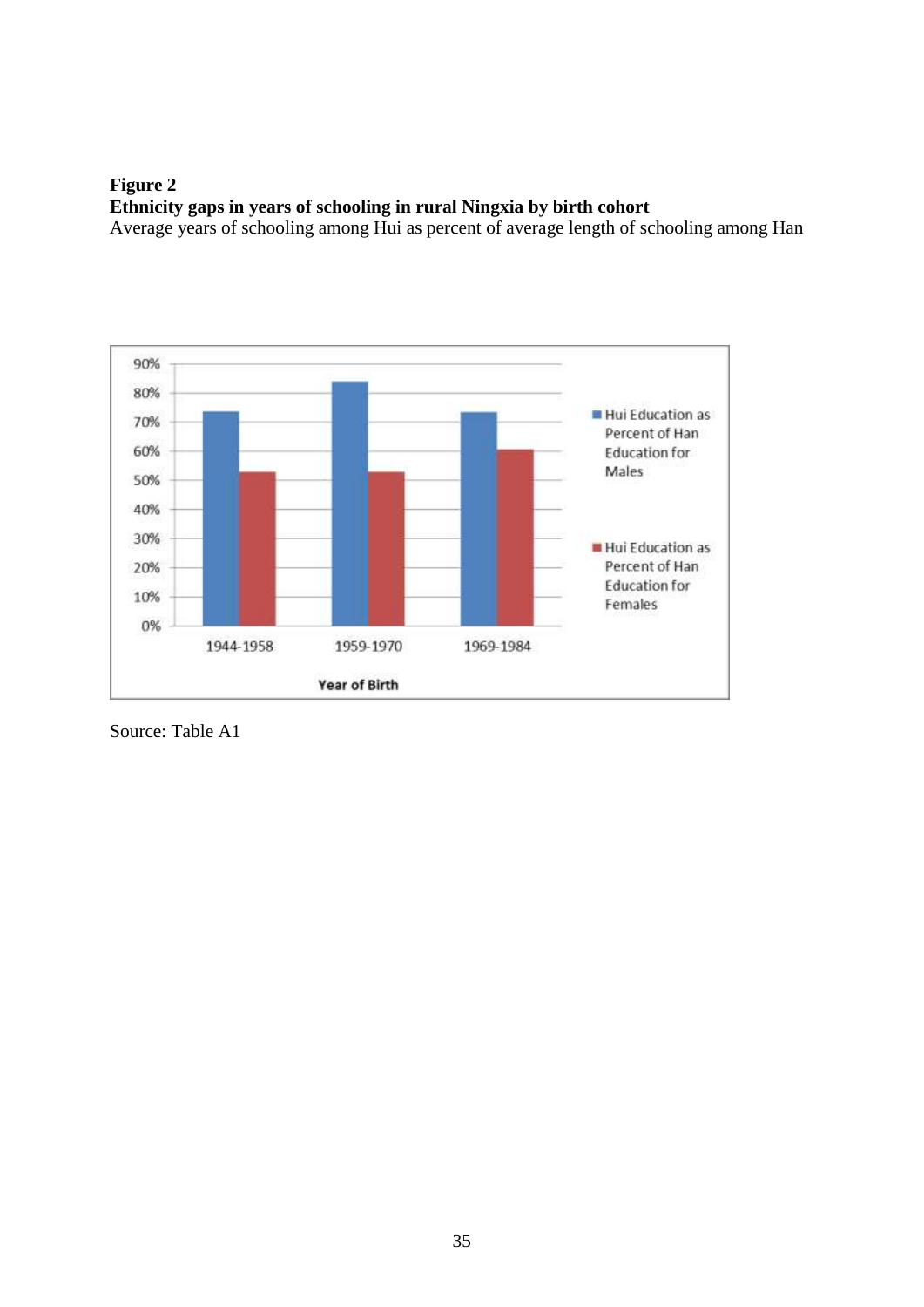

**Figure 3 Average years of schooling in urban Ningxia 2006 by birth cohort, gender and ethnicity** 

Source: Table A1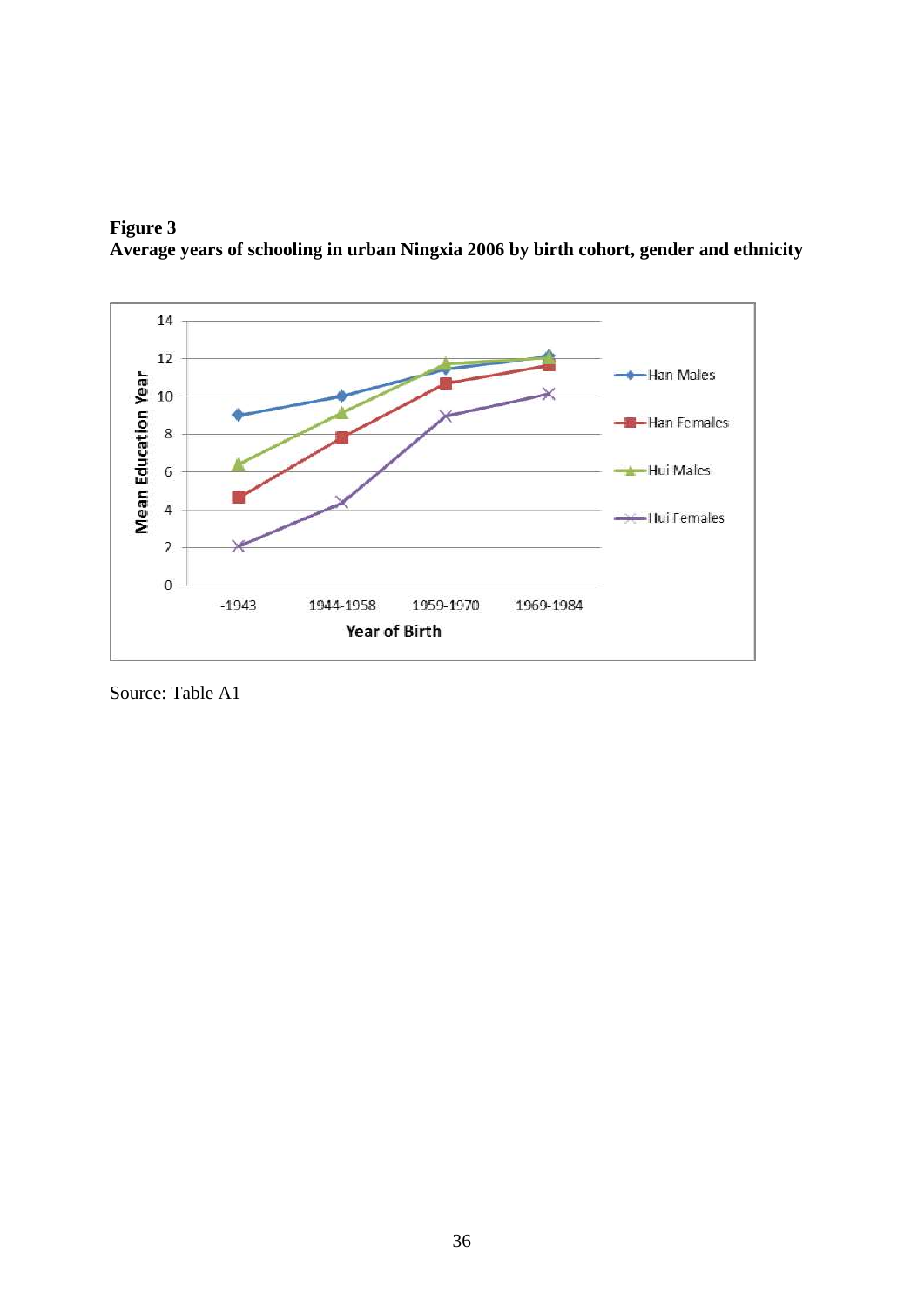# **Figure 4 Ethnicity gaps in years of schooling in rural Ningxia by birth cohort**

Average years of schooling among Hui as percent of average length of schooling among Han



Source: Table A1